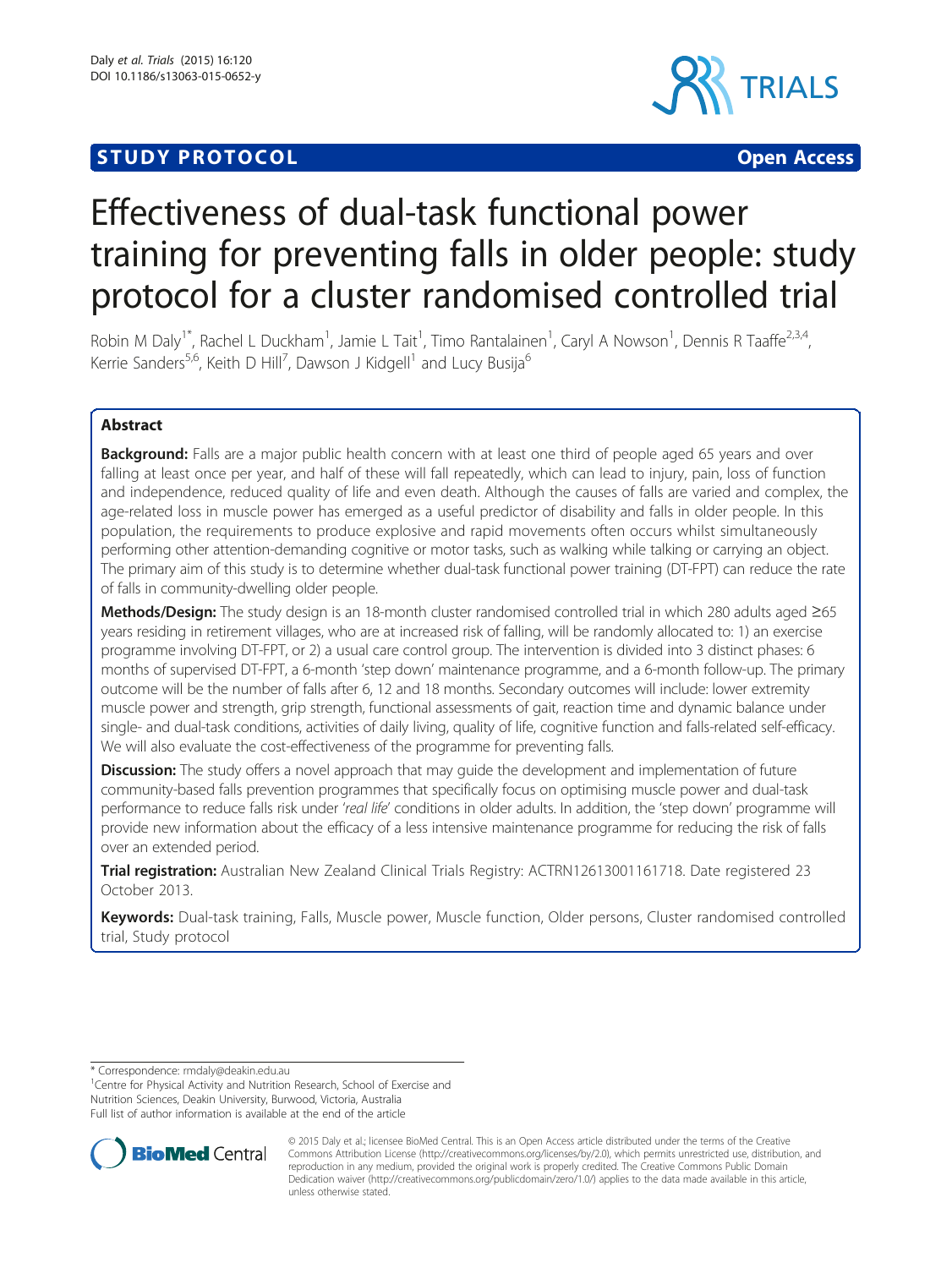#### Background

Falls in older adults are a common and major public health problem that can have serious consequences in terms of injury, pain, loss of function and independence, decreased quality of life and even death [[1,2\]](#page-13-0). At least one third of community-dwelling people aged 65 and over fall at least once per year, and falls in these people are the leading cause of injury-related hospitalisation and death [[3\]](#page-13-0). In Australia, it is projected that the total annual health cost attributable to fall-related injury will increase almost 3-fold to AUD\$1.4 billion by 2051 [\[4](#page-13-0)]. Thus, there is a need to identify and implement costefficient and effective strategies to prevent falls in community-dwelling older adults to ensure that they live independently and relatively disease- and disability-free into old age.

It is well established that the causes of falling are varied and complex, but the age-related loss in muscle power has emerged as a major factor underlying impaired muscle function and disability in older people [[5,6\]](#page-13-0). Muscle power reflects the ability of the muscle to produce force rapidly (that is, it is the product of force and velocity of contraction), and declines earlier and more rapidly with increasing age compared to muscle strength [\[7](#page-13-0)]. Many common daily functional tasks, such as the ability to get up from a chair, climb stairs and walk quickly to cross the road, are more strongly related to muscle power than muscle strength [[8\]](#page-13-0). Indeed, the ability to recover from a loss of balance has been shown to be strongly related to the ability to step rapidly or grasp quickly for an object for support; factors associated with speed of generating force (power) [[9\]](#page-13-0). The clinical relevance of this loss in muscle power has been demonstrated in a study that reported that older adults with low muscle power have a two- to three-fold greater risk of significant mobility impairment compared to individuals with low muscle strength [[10](#page-13-0)]. There is also evidence that improvements in lower limb muscle power are more influential in producing clinically meaningful changes in muscle function than changes in muscle strength [[11\]](#page-13-0). Thus, targeting deficits in lower extremity muscle power and movement velocity are likely to represent an effective strategy to optimise muscle function and reduce the risk of falls and related injuries in older people.

Extensive research into falls prevention has identified exercise to be an effective strategy to counteract key risk factors for falls, such as muscle weakness and poor balance, and reduce the risk of falling in older people. However, a recent meta-analysis of randomised controlled trials reported that exercise only reduced the risk of falling by an average of 16%, and that not all modes of exercise were equally effective with those studies that included walking being less effective [[12\]](#page-13-0). While walking is a popular activity for many older adults and can substantially lower the risk of many chronic diseases, a large proportion of falls occur during walking [\[13\]](#page-13-0). Thus, there is a need to explore other novel exercise interventions that can improve multiple risk factors for falls (gait, balance, reaction time) and lower fall rates more effectively. Progressive resistance training (PRT) is one approach that is often recommended because of its reported benefits on muscle strength, but there are mixed findings with regard to the efficacy of this mode of training for preventing falls [[12,14\]](#page-13-0). This is perhaps not surprising given the concept of training specificity. Most PRT programmes encourage slow velocity contractions (2 to 4 seconds concentric phase) at a moderate to high percentage of maximal force (approximately 60 to 80% of 1-repetition maximum strength (1-RM)). However, many common tasks related to mobility and daily perturbations require rapid coordinated and dynamic contractions within 50 to 200 ms, which is considerably less than the time needed to achieve maximal muscle force (approximately 400 to 600 ms) [\[15\]](#page-13-0). Thus, strategies that aim to enhance the ability to generate force quickly, and that are specific to tasks of daily living, are likely to be more relevant to the maintenance of muscle function and thereby prevent falls in older adults.

In recent years there has been interest in the role of high-velocity (HV) PRT, or power training, as a novel form of training to enhance muscle power and function in older adults. This mode of training is characterised by rapid concentric movements followed by a slower eccentric phase performed at moderate to high loads. In healthy young and older adults, a number of intervention trials have shown that HV-PRT using exercise machines conducted within a controlled setting was effective for improving muscle strength, power and functional performance [[16](#page-13-0)-[23\]](#page-13-0). The findings from a metaanalysis of the limited trials available also revealed that the functional gains following HV-PRT were greater than those that can be achieved through traditional PRT [[24\]](#page-13-0). Most of the previous studies involving HV-PRT have used specialised exercise equipment within a controlled setting, which may not be readily accessible to many community-dwelling older adults. Importantly for older people, high-load or high-intensity training is not required as several studies have shown that training at low load and high velocity leads to similar (or even greater) gains in balance, movement speed and muscle strength compared to traditional slow speed PRT [[23,25,26\]](#page-13-0). There is also evidence that dynamic functional exercises (stair climbing, chair stands, step-ups) performed rapidly and made progressively more challenging through the use of weighted vests or elastic bands/ tubing can significantly improve muscle power and function [\[16,27](#page-13-0)]. However, a limitation of nearly all these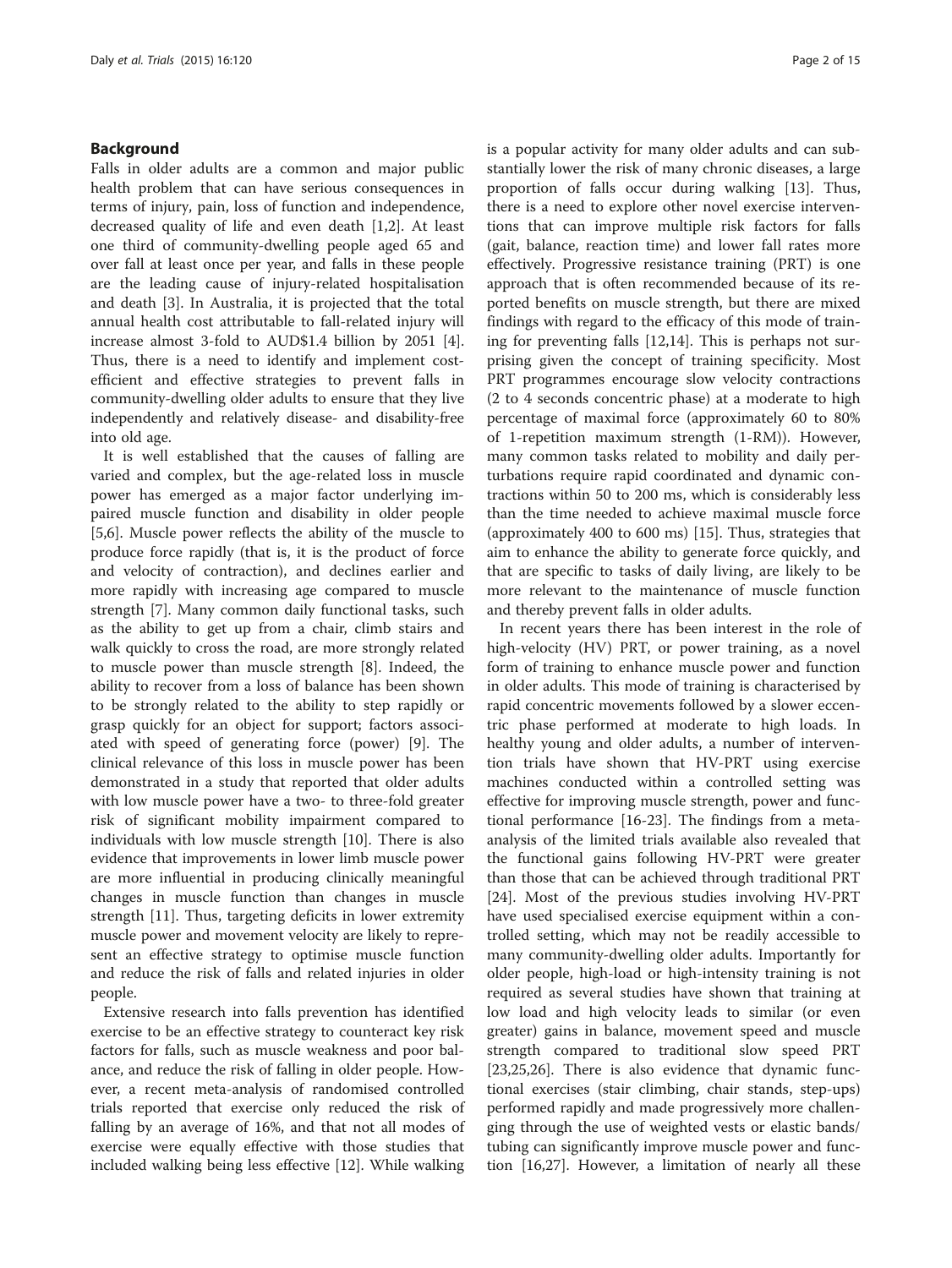studies is that they included small sample sizes and were performed in a controlled setting. To our knowledge, this will be the first community-based, randomised controlled trial to evaluate the long-term effects of HV-PRT on falls in older people.

For many older adults, the risk of falls is increased when they are required to undertake a secondary or concurrent cognitive or motor task (referred to as the 'dual-task paradigm'), such as walking while talking, carrying objects or watching traffic [\[13](#page-13-0),[28,29](#page-13-0)]. Previous research has shown that cognitive deficits in older people, particularly deficits in executive function such as the ability to concentrate, to attend selectively, multi-task and to plan and strategise [\[30](#page-13-0)], are associated with both risk factors for falls (for example, postural instability, impaired gait, reduced ability to perform activities of daily living (ADL)); and future falls [[31,32](#page-13-0)]. Indeed, there is evidence that under dual-task conditions, older adults exhibit poorer reaction times, reduced walking speed, increased sway, more frequent contact with obstacles whilst walking and slower step velocities, compared to single-task conditions [\[33-37](#page-13-0)]. Difficulties in dual-task conditions have also been associated with a history of falls and risk of future falls in community-dwelling older adults [\[31,37](#page-13-0)]. Several shortterm trials and pilot studies in healthy older adults and those with stroke, Parkinson's disease and dementia, have shown that balance or stepping programmes incorporating dual-tasking, such as exercising whilst performing a cognitive and/or motor task, were effective for improving balance and gait under dual-task conditions [[38-45](#page-13-0)]. In contrast, single-task training was not transferable to balance performance under dual-task conditions [\[40](#page-13-0)]. This highlights the need for targeted falls prevention programmes that incorporate the principle of training specificity and replicate 'real-life' everyday situations in terms of how and where falls are likely to occur. To our knowledge, this study will be the first to investigate whether dual-task functional power training can reduce the rate of falls and improve risk factors for falls under single and dual-task conditions in older people at risk of falling. Furthermore, previous research has consistently shown that many of the benefits of exercise for falls prevention are lost following the cessation of supervised or intensive programmes [\[46,47\]](#page-13-0). Thus, there is a need to identify safe and effective strategies to maintain any initial benefits derived from structured or intensive programmes. In this study, we will examine the efficacy of a less intensive 'step down' maintenance programme on fall rates after an initial intensive 6 month structured training programme. We will also examine the cost-effectiveness of the intervention and maintenance programme for preventing falls in older community-dwellers.

The primary aim of this community-based, cluster randomised controlled trial is to evaluate whether dualtask functional power training (DT-FPT) can reduce the rate of falls in community-dwelling older adults at increased risk of falling. Secondary aims of the study are to:

- 1. Determine if DT-FPT can improve lower extremity muscle power, balance and gait under single and dual-task simulated 'real-life' conditions.
- 2. Evaluate the effects of DT-FPT on health-related quality of life (HR-QoL), falls-related self-efficacy and cognitive function.
- 3. Evaluate the efficacy of a 'step down' maintenance programme on falls risk.
- 4. Determine the cost-effectiveness of DT-FPT and the 'step down' maintenance programme for preventing falls. The results will be expressed as the incremental cost of the intervention in monetary terms per unit gain per fall averted.

#### Methods/Design

#### Study design

This is an 18-month, community-based, cluster randomised controlled trial in which older adults residing in retirement villages, who are at increased risk of falling, will be randomly allocated to: 1) an exercise programme involving dual-task functional power training (DT-FPT), or 2) a usual care control group. The intervention is divided into 3 distinct phases: 6 months of supervised and structured DT-FPT, a 6-month 'step down' maintenance programme, and a 6-month follow-up. Multi-care level retirement villages will be recruited but only people that live independently in apartments or units, but share common-room facilities, will be recruited. The trial is managed by the Centre for Physical Activity and Nutrition Research at Deakin University, Burwood, Melbourne, Australia and is funded by a National Health and Medical Research Council (NHMRC) Project Grant (ID1046267). The study has been approved by the Deakin University Human Research Ethics Committee (HREC 2013-051), and is registered with the Australian and New Zealand Clinical Trials Registry ([ACTRN12613001161718](http://www.anzctr.org.au/ACTRN12613001161718)). Written informed consent will be obtained from all participants prior to commencement of the trial.

#### Participants

A total of 280 men and women aged 65 years and over at an increased risk of falling (see below and Table [1](#page-3-0)) and who currently reside in retirement villages will be invited to participate in this study.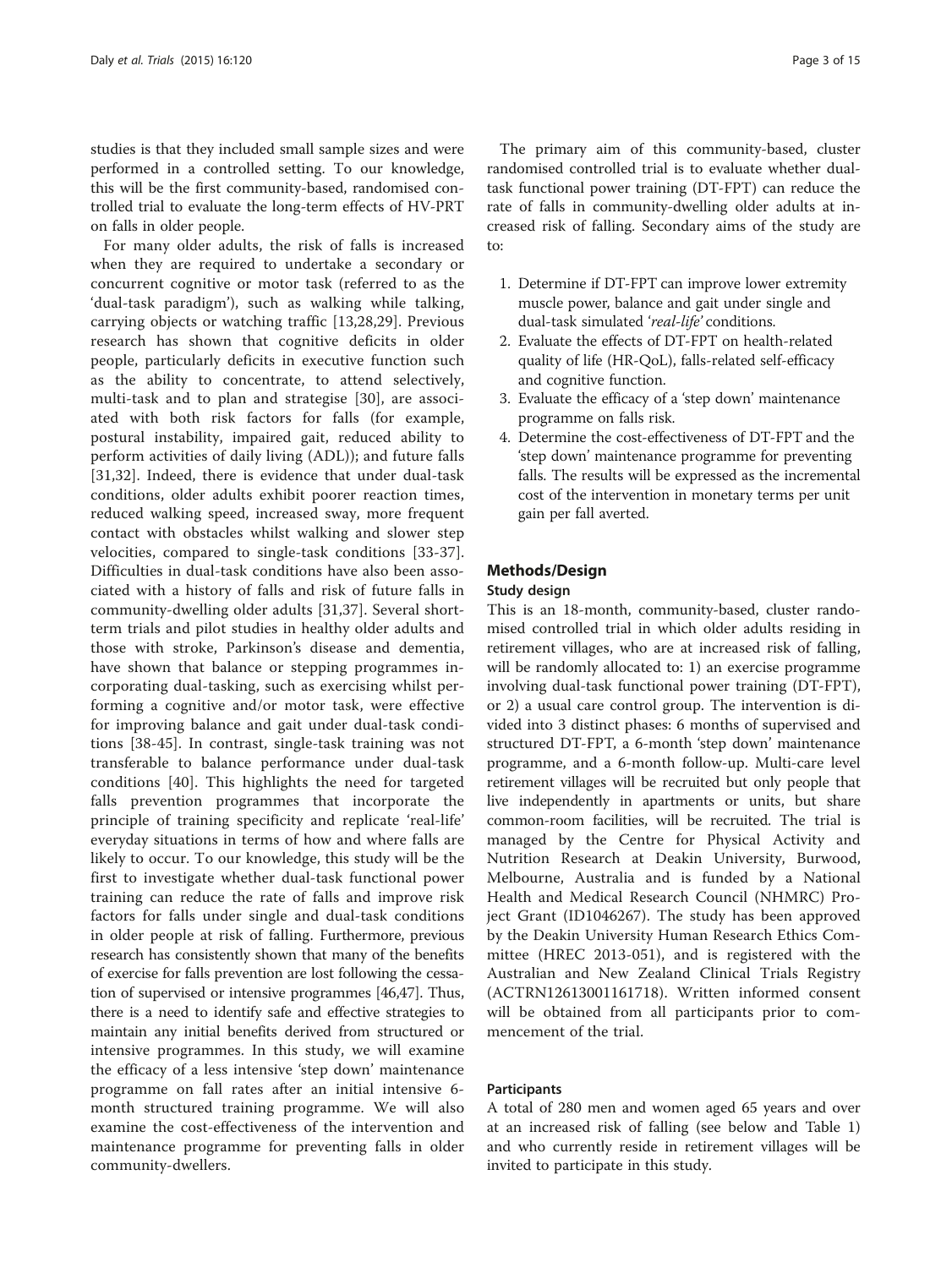| <b>Risk factor</b>                                                  | <b>Guidelines</b>                                                                                                                                                                 | Score (circle) |
|---------------------------------------------------------------------|-----------------------------------------------------------------------------------------------------------------------------------------------------------------------------------|----------------|
| History of falling <sup>a</sup>                                     | Self-reported risk of falling (1 or more falls in past year) <sup>a</sup>                                                                                                         | 3              |
| Age                                                                 | >75 years                                                                                                                                                                         |                |
|                                                                     | 70 to 75 years                                                                                                                                                                    |                |
| Low trauma fracture <sup>b</sup> or osteoporosis                    | Since age of 50 years (T-score $<-2.5$ SD at the hip or spine)                                                                                                                    | 2              |
| Difficulty when rising from a chair or<br>toilet without using arms | When getting up from a chair or the toilet do you use your arms?                                                                                                                  | 2              |
| History of slipping or tripping                                     | Have you had a slip or trip in the past year?                                                                                                                                     | 2              |
| Medication use                                                      | How many medications are you currently taking? If four or more include as two points                                                                                              | 2              |
| Use of walking aid                                                  | Yes or No?                                                                                                                                                                        | 2              |
| One psychoactive drug                                               | Do you take any medications to treat anxiety, panic attacks or insomnia seizures?                                                                                                 |                |
| On feet < 4 hours per day                                           | Are you on your feet $<$ 4 hours a day?                                                                                                                                           |                |
| Multi-focal glasses                                                 | Do you wear multi-focal glasses?                                                                                                                                                  |                |
| Poor vision (for example, cataract,<br>glaucoma)                    | Self-reported or assessed by primary care physician - Do you have cataract or glaucoma?                                                                                           |                |
| When walking                                                        | Do you ever have trouble walking or feeling unsteady on your feet?                                                                                                                |                |
| Self-rated health as fair or worse<br>compared to last year         | Excellent/Good/Fair/Poor/Very poor (very poor = 1 point)                                                                                                                          |                |
| Thinness                                                            | Body mass index (BMI) < 20                                                                                                                                                        |                |
| High risk of vitamin D deficiency                                   | In summer, 'Do you spend < 10 minutes per day outdoors (with part of your body exposed 1<br>to sunlight), without taking vitamin D supplements between the hours of 10am to 3 pm? |                |
|                                                                     | OR                                                                                                                                                                                |                |
|                                                                     | In winter, 'Do you spend < 30 minutes per day outdoors (with part of your body exposed<br>to sunlight), without taking vitamin D supplements'?                                    |                |
|                                                                     |                                                                                                                                                                                   |                |

<span id="page-3-0"></span>Table 1 Falls and fracture risk questionnaire for inclusion into the trial

Total score (Include if score ≥ 3):

<sup>a</sup>A fall is defined as an event that results in unintentionally coming to rest on the ground or a lower surface, other than as a consequence of a sudden onset of paralysis, epileptic seizure, or overwhelming external force.<br><sup>b</sup>A low trauma fracture is defined as a fragility fracture of the spine, hip or wrist.

#### Recruitment

Retirement villages within the Melbourne metropolitan region and surrounding areas in Victoria, Australia will be approached via mail or telephone and invited to participate in the study. For those that agree and consent to participate, the manager will be asked to provide a single numbered list of residents aged 65 years and over who will receive an invitation letter to participate in the study. Advertisements will also be placed in village newsletters and on relevant notice boards, and information sessions will be conducted by the research staff at each village. While the total number of villages recruited will depend on the size of each village (number of residents), the goal is to recruit between 15 to 20 people per village. All participants who express an interest in the study will be required to undergo screening to determine their eligibility to participate in the trial as outlined below. To maximise recruitment, permission will also be sought from each retirement village to invite non-residents aged 65 years and over who fulfil the inclusion criteria to participate in the trial. These participants will be recruited via doctor/ health professional referrals, a local media campaign and advertisements placed on relevant notice boards and word of mouth.

#### Screening and eligibility

All interested participants will be screened over the telephone and will be eligible for the study if they score  $\geq 3$ points on an algorithm adapted from identified risk factors for falls (Table 1). In addition, participants must be able to speak English proficiently, walk unaided or with minimal assistance (walking stick or walker) for at least 50 meters and be cognitively intact (score  $\leq 2$  errors on the Short Portable Mental State questionnaire) [[48](#page-14-0)]. All eligible participants will then be screened with the Exercise and Sports Science Australia (ESSA) exercise screening tool to evaluate any contraindicated medical conditions to exercise. Participants answering 'yes' to any of these screening questions will be required to obtain medical clearance from their local doctor prior to participating in the intervention. For all other participants, an information letter outlining the study aims and its requirements will be sent to their doctor to inform them that their patient is participating in this research trial.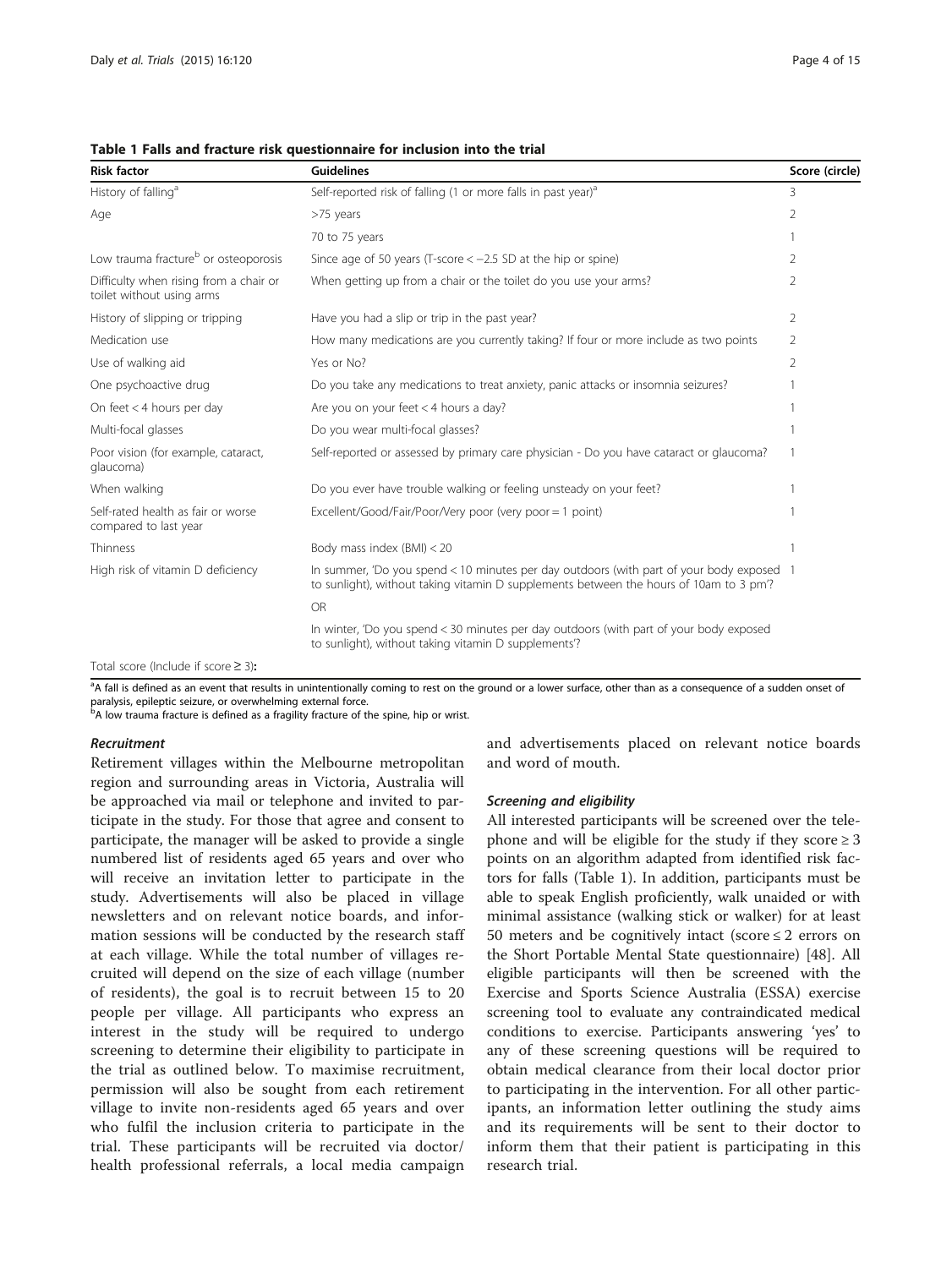Participants will be ineligible based on the following criteria: 1) current or prior participation in a structured progressive resistance training (PRT) programme and/or organised balance training more than once per week in the past 3 months; 2) acute or terminal illness likely to compromise exercise participation; 3) unstable or ongoing cardiovascular/respiratory disorders; 4) musculoskeletal or neurological diseases disrupting voluntary movement or that might limit training; 5) upper or lower extremity fracture in the past 3 months, or 6) visual impairment not corrected with glasses. To assess for possible response bias, data on the age and sex for all eligible non-participants residing at each retirement village where the study will be conducted will be collected.

#### Randomisation

Randomisation will be performed by cluster (village) to avoid any potential contamination and facilitate logistical arrangement. Each village will be given an ID number and group assignment by blocks of 2, stratified by village size ( $\langle 75 \text{ or } 275 \text{ residents} \rangle$ , will be performed by a researcher not involved in the study using computergenerated random numbers (Microsoft Excel, Microsoft Corp., Redmond, WA, USA). A flow diagram of the study protocol is outlined in Figure 1.

#### Allocation concealment and blinding

Retirement villages will be allocated to the intervention or usual care only after all participants have completed baseline testing. The retirement villages, the residents and the research staff undertaking the baseline testing will be blinded to the allocation until this point. It is difficult for the participants within the exercise intervention to be blind in trials of exercise, as well as for all research staff to be blind to the allocation of the participants as they will often recruit participants and undertake baseline and follow-up assessments. Thus, for pragmatic reasons not all research staff will be blinded in this study. However, research staff undertaking the baseline and follow-up assessments and the statistical analysis will be blinded to the treatment allocation of the retirement villages.

#### Intervention

#### Dual-task functional power training

Participants residing in the villages assigned to the DT-FPT programme will be asked to train twice a week for 26 weeks. All training will be conducted on-site at each retirement village in small groups (8 to 10 per group), and will be implemented and supervised by accredited exercise physiologists (AEPs), physiotherapists or

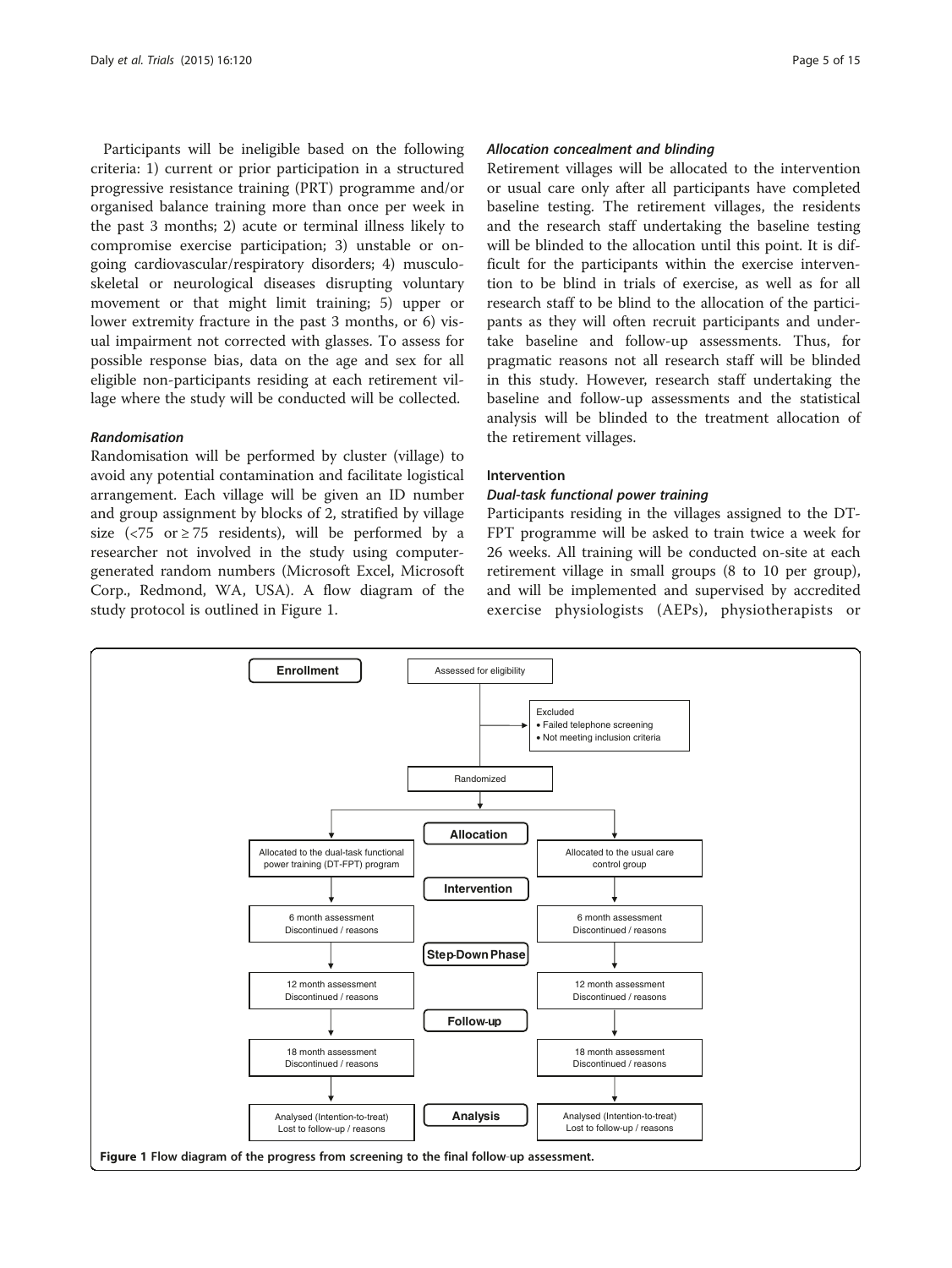experienced Certificate IV personal trainers. All trainers involved in the study will be required to attend a 'trainthe-trainers' workshop and will be provided with a detailed instructor manual that will contain all the necessary information to implement the exercise programme. The delivery of the programme will be standardised through regular quality assurance visits and monthly trainer meetings with the research staff.

The 26-week programme will be divided into an initial 2-week familiarisation (orientation) period, followed by 3 distinct but interrelated 8-week phases termed 'mesocycles'. Each mesocycle will be further divided into 2-week achievable microcycles that are designed to be progressively more challenging. Each training session is designed to be completed within 45 to 60 minutes and will be divided into 4 components: 1) a warm-up consisting of rhythmic and range of motion exercises, 2) challenging balance and mobility activities, 3) HV-FPT, and 4) a cooldown. Dual-task activities will be incorporated into the challenging balance/mobility and HV-FPT. All programmes will be individualised to the functional capabilities of each participant based on their initial assessment.

For the challenging balance and mobility training, participants will be asked to engage in a range of activities designed to simulate common daily functional tasks such as avoiding and stepping over obstacles, weightshifts and leaning to reach objects. Particular emphasis will be placed on training the lower limb muscles (ankle dorsi- and plantar-flexors, knee flexors and extensors, hip abductors, adductors and extensors) that are associated with balance and mobility. The programme will become progressively more challenging through the inclusion of more difficult postures with a gradual reduction in the base of support, dynamic movements that increasingly perturb the centre of gravity, reducing sensory input, negotiating different environmental hazards and the use of dual-task activities. For each session, participants will be required to perform at least two challenging balance or mobility exercises.

For the HV-FPT component, the goal will be to increase lower limb muscle power, movement speed, force and mobility. Participants will be instructed to perform a series of resistance and functional tasks where all repetitions for each concentric (shortening) phase of the exercise will be performed as quickly as possible, while the eccentric (lengthening) phase of the exercise action will be controlled over 3 to 4 seconds. The exercises will become progressively more challenging by increasing the resistance, difficulty or changing the exercise to another more complex task. Core exercises will include: multidirectional rapid stepping and bench stepping, combined with functionally relevant resistance exercises (squats, hip abduction, hip extension and ankle plantar- and dorsi-flexion). Weighted vests, thera-bands, tubing, handheld weights and sand bags will be used to increase the training loads. Participants will perform 2 sets of 10 to 20 repetitions progressing to 50 repetitions for the stepping exercises. For the functional resistance exercises, participants will perform 2 sets of 10 to 15 repetitions at an intensity of 4 to 6 (moderate to hard) on the 10-point Borg's Rating of Perceived Exertion scale [\[49\]](#page-14-0), and resistance will be increased as tolerated using this scale.

The dual-task training will incorporate a combination of cognitive and secondary motor tasks that will be performed simultaneously whilst undertaking the challenging balance/mobility and HV-FPT. Prior to incorporating the secondary tasks into the programme, participants will undertake at least 2 weeks of training without this component to ensure safety and confidence with the single-task exercises. Cognitive and motor tasks will then be progressively incorporated into the programme. Examples of cognitive tasks that may be incorporated into the programme include: tasks related to verbal fluency (for example, listing words within a category (names of animals, vegetables, fruit, and so on) or by letter (a word that begins with 'D')), serial subtraction (for example, subtracting three from a given start number) and information processing (for example, stepping rapidly in a given sequence on command or from memory) onto thin slip-resistant mats or discs that may be different in colour. Dual tasks will be progressed or changed on an individual basis every 4 weeks or as needed.

To maximise social interaction and enjoyment and enhance adoption and maintenance, participants will train in small groups (8 to 10 per group) and we will incorporate established behavioural models that have previously been successful in older adults. Effective strategies have included: social support (buddy system); regular feedback (fitness testing); positive reinforcement through rewards (T-shirts, caps) and public recognition in newsletters for attendance and adherence; and ongoing education via fact sheets and newsletters.

#### Usual care control group

Participants residing in the villages assigned to the control group will receive their usual care from their medical practitioner and community services. They will also be encouraged to adhere to the current guidelines of at least 150 minutes per week of moderate intensity physical activity. They will also receive standardised falls prevention and physical activity advice in the form of booklets (Department of Health: 'Don't fall for it - falls can be prevented', and 'An active way to better health') along with generic project newsletters that contain project updates to help minimise attrition over the 18 month duration. There is no evidence that the provision of written falls prevention or physical activity advice alone reduces falls risk [[50\]](#page-14-0).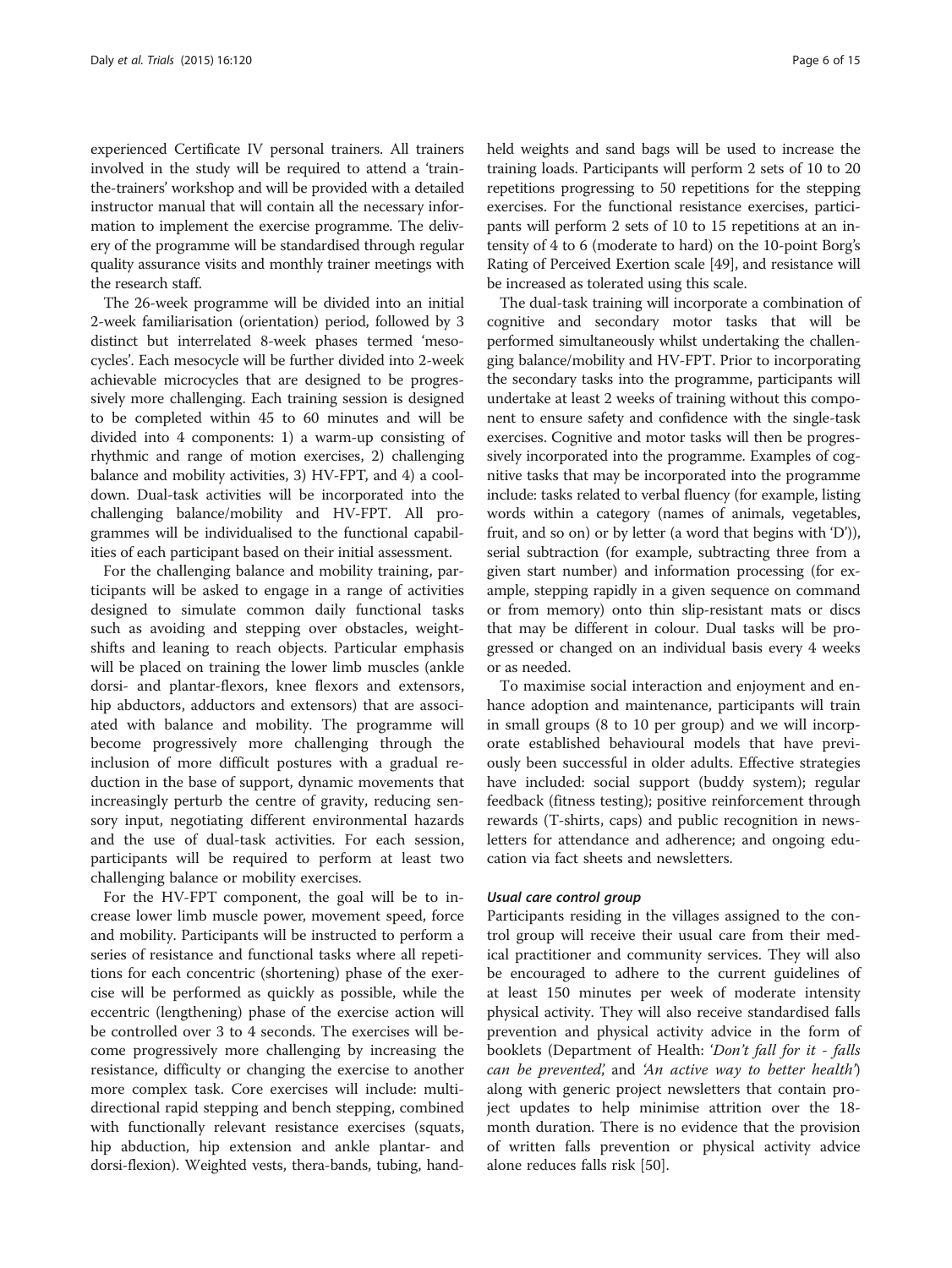#### 'Step down' maintenance programme and follow-up

A 6-month 'step down' maintenance programme will be introduced after the supervised training for the intervention group since previous trials have shown that the benefits of exercise on falls incidence are largely lost after programme cessation [[46](#page-13-0),[47](#page-13-0)]. The 'step down' represents a decrease in the level of free supervised training that will be offered to the participants by the exercise staff who delivered the first 6-months of the programme. Prior to this phase we will liaise with all village managers to discuss strategies as to how they can continue to offer the programme within their village without the intensive intervention of the research staff. Village managers will be provided with a number of potential options as to how they can continue to offer the programme to the residents. To facilitate this transition, participants will be offered 1 weekly 1-hour exercise class led by our trained exercise staff who have completed our 'train-the-trainers' workshop. In addition, since one of the goals of the main intervention is to improve gait and muscle function under dual-task conditions, participants will also be encouraged to undertake at least one brisk walking session per week. Within each village, staff/participants will be encouraged to form walking groups. Compliance with the 'step down' programme will be monitored by attendance sheets completed by the staff at each village and a diary for recording the walking. After the 6-month 'step down' programme, participants will be followed for a further 6 months to establish the long-term residual effects on falls. Participants and staff at the villages will not receive any support or advice during this final 6 month follow-up.

#### Outcome measures

A summary of the outcome measures is shown in Table [2](#page-7-0). Participants will attend 4 testing sessions at their retirement village throughout the study (baseline, 6, 12, and 18 months).

#### Primary outcome measures

The primary outcome will be the number of falls over the 6-, 12-, and 18-month period. The initial comparison of falls outcome between the two groups will be analysed according to the number of falls per person year and the proportion sustaining one or more falls. Subsequent analyses will allow for the non-independence of multiple events for the same participants. Participants will record all falls ( $(F$  (fall) or N (no fall)) each day on a monthly falls and adverse events calendar, which will be returned monthly via postage-paid mail. Any participants who do not return the monthly falls calendar will be contacted by telephone by the research staff. When a fall is recorded, a research staff member will administer a standardised questionnaire via telephone to record more specific details of the fall location, cause, injury, treatment and the healthcare utilisation. The fall event data will be coded using the International Classification of Diseases, 10th edition (ICD-10).

#### Secondary outcome measures

The secondary outcome measures to be assessed at baseline, 6, 12, and 18 months (unless stated) will include: changes in lower limb functional muscle strength and power, isometric knee extensor, dorsi-flexor and hand grip strength, dynamic balance and reaction time, gait, Instrumental Activities of Daily Living (IADL), quality of life, cognitive function and falls- related self-efficacy (Table [2\)](#page-7-0).

#### Functional muscle strength and power

Functional muscle strength of the lower extremities will be assessed using the 30-second Sit-to-Stand (STS) test. Participants will start from a seated position in a chair, with arms folded across the chest, and will be instructed to stand fully upright and return to the seated position as many times as possible in 30 seconds. The final score will be the number of complete stands recorded during this time. The STS test has been shown to have a good test-retest reliability correlation of 0.84 to 0.92 in a sample of community-dwelling men and women over the age of 60 years [[51](#page-14-0)].

Functional lower limb muscle power will be assessed using five consecutive sit-to-stands [\[52](#page-14-0)]. Participants will be fitted with a tri-axial accelerometer (x-BIMU Bluetooth Kit, x-io Technologies Limited, Ascot, UK, gyroscope ±2,000°/s, accelerometer ±16 g, 16-bit A/D conversion, sampled at 256 Hz) at the right hip, and will be instructed to perform each STS as rapidly as possible. For each complete STS, the mean concentric power relative to body weight (W/kg) will be calculated based on the product of acceleration and velocity in line with previous research [[52](#page-14-0)].

#### Isometric muscle strength

Bi-lateral maximal isometric knee extensor strength will be measured using Lord's strap assembly incorporating a strain gauge (Neuroscience Research Australia, Sydney, Australia). Briefly, participants will be seated with their hip and knee at an angle of 90°, with a strain gauge attached to a strap around the leg about 10 cm above the ankle joint. A strap will also be placed around the thighs to prevent movement of the pelvis and minimise any contribution of the gluteal muscles. Participants will be asked to perform 2 practice trials prior to the completion of 2 maximal efforts with a 60-second rest between each test. For analysis, the maximal knee extensor strength (kg) of each leg will be expressed per unit of lower leg length to compensate for the length of the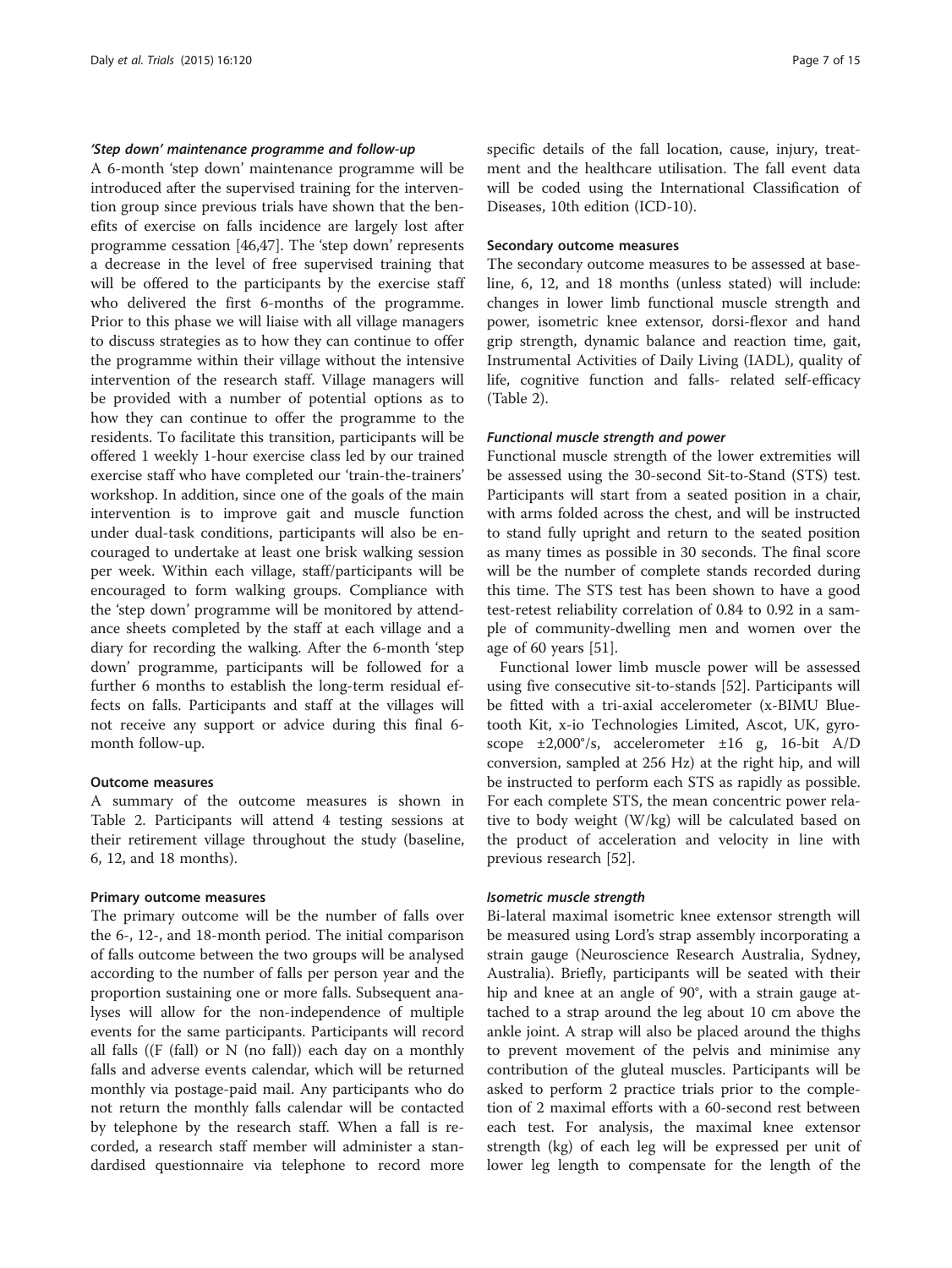| <b>Outcome measures</b>          | Data collection method                                                                                                       |                       | Data collection points |                           |             |  |
|----------------------------------|------------------------------------------------------------------------------------------------------------------------------|-----------------------|------------------------|---------------------------|-------------|--|
|                                  |                                                                                                                              | <b>Baseline</b>       | 6 months               | 12 months                 | 18 months   |  |
| Primary outcome measure          |                                                                                                                              |                       |                        |                           |             |  |
| Falls                            | Monthly falls calendars                                                                                                      | Monthly               |                        |                           |             |  |
| Secondary outcome measures       |                                                                                                                              |                       |                        |                           |             |  |
| Muscle power                     | 5-consective sit-to-stands                                                                                                   | X                     | X                      | Χ                         | $\times$    |  |
| Muscle strength                  | 30-second Sit-to-Stand test                                                                                                  | X                     | $\times$               | $\boldsymbol{\times}$     | $\mathsf X$ |  |
|                                  | Isometric knee extensor strength                                                                                             | X                     | X                      | X                         | $\times$    |  |
|                                  | Isometric dorsi-flexion strength                                                                                             | X                     | $\times$               | $\boldsymbol{\times}$     | $\times$    |  |
|                                  | Hand grip dynamometer                                                                                                        | X                     | X                      | $\boldsymbol{\times}$     | $\mathsf X$ |  |
| Muscle function and balance      | Timed up-and-Go: single- and dual-task                                                                                       | X                     | X                      | X                         | $\times$    |  |
|                                  | Four-squared step test                                                                                                       | X                     | X                      | $\times$                  | $\times$    |  |
|                                  | Choice reaction time                                                                                                         | X                     | Χ                      | $\times$                  | $\times$    |  |
| Single- and dual-task gait       | Gait (4.9 m electronic walkway): gait velocity, cadence, step length, double support time,<br>stride wide and dual-task cost | X                     | X                      | $\times$                  | $\times$    |  |
| Instrumental Activities of Daily | Lawton IADL questionnaire                                                                                                    | X                     | $\mathsf X$            | $\boldsymbol{\times}$     | $\times$    |  |
| Living (IADL)                    |                                                                                                                              |                       |                        |                           |             |  |
| Health-related Quality of Life   | Short Form (36) version 2 questionnaire and the Assessment of Quality of Life - 6D scale                                     | X                     | Χ                      | X                         | $\times$    |  |
| Cognitive function               | CogState Brief Battery computerised tests                                                                                    | X                     | X                      | $\boldsymbol{\times}$     | $\times$    |  |
| Falls self-efficacy              | Falls Efficacy Scale-International questionnaire                                                                             | X                     | $\mathsf X$            | $\boldsymbol{\times}$     | Χ           |  |
| Additional measures              |                                                                                                                              |                       |                        |                           |             |  |
| Anthropometry                    | Height, weight and body mass index                                                                                           | X                     | Χ                      | $\mathsf X$               | $\times$    |  |
| Body composition                 | Bioelectrical impedance (fat mass, fat-free mass and % fat)                                                                  | X                     | Χ                      | Χ                         | $\times$    |  |
| Physical activity                | Community Healthy Activities Model Programme for Seniors questionnaire                                                       | X                     | $\mathsf X$            | $\boldsymbol{\times}$     | $\times$    |  |
| Falls-related injuries           | Monthly calendar                                                                                                             | Monthly               |                        |                           |             |  |
| Health and medical history       | Lifestyle questionnaire                                                                                                      | $\times$              | $\times$               | $\boldsymbol{\mathsf{X}}$ | $\times$    |  |
| Dietary intake                   | Anti-Cancer Council Food Frequency Questionnaire                                                                             | X                     | $\mathsf X$            | Χ                         | $\times$    |  |
| Adverse events <sup>a</sup>      | Questionnaire and interview                                                                                                  |                       | $\times$               | $\boldsymbol{\times}$     | $\mathsf X$ |  |
| Exercise programme compliance    | Calculated from exercise cards                                                                                               | Collected every month |                        |                           |             |  |

# <span id="page-7-0"></span>Table 2 Summary of the outcome measures

<sup>a</sup>Adverse events will also be collected at 3 months.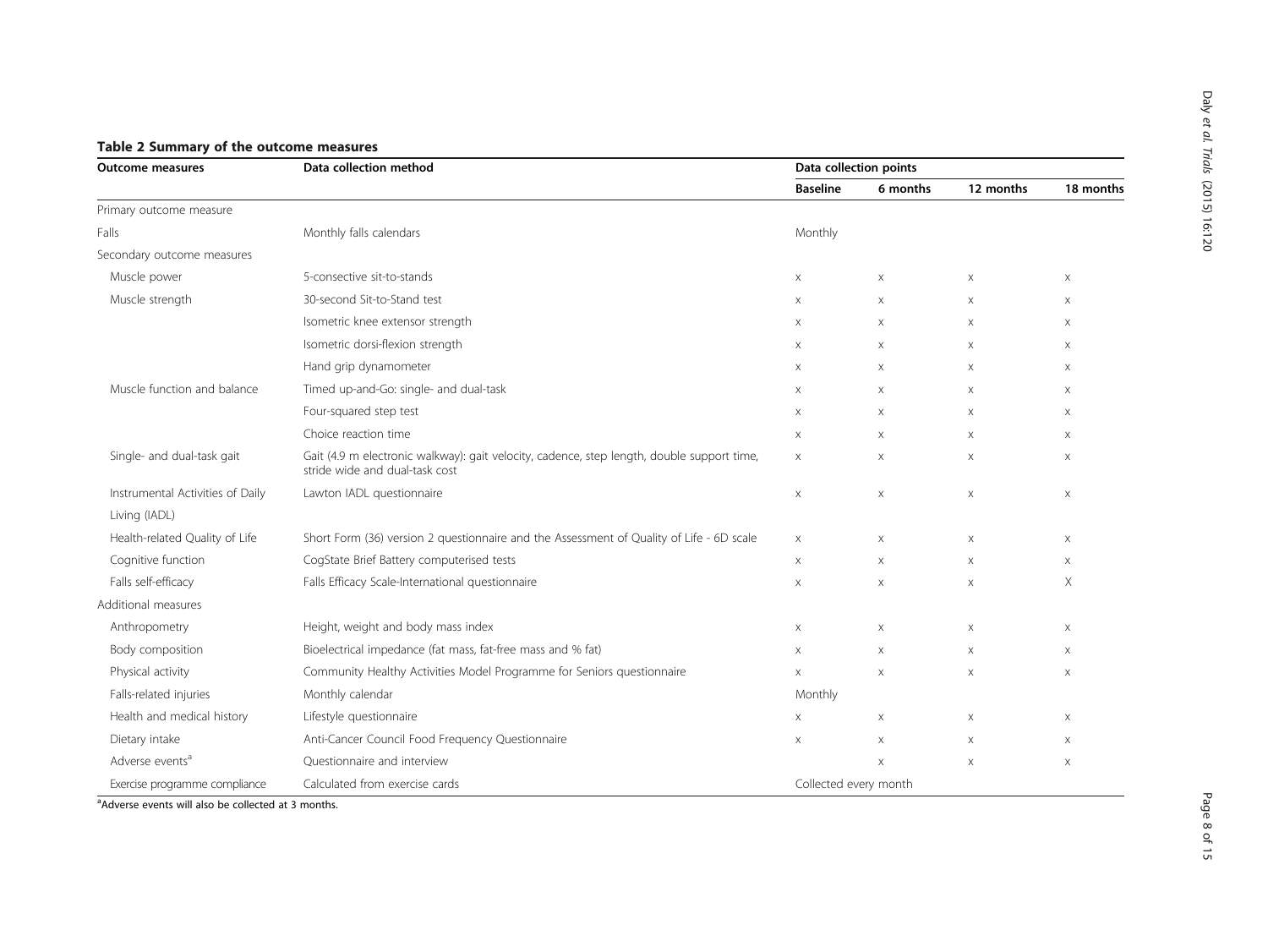lever arm. This test has been shown to have excellent test-retest reliability (Pearson's  $r = 0.92$ ) [[53\]](#page-14-0).

Bi-lateral maximal isometric dorsi-flexion strength will be assessed using a dorsi-flexion dynamometer (Neuroscience Research Australia, Sydney, Australia). Participants will be instructed to sit on a 45-cm high chair with the foot strapped securely to a spring-gauged plate attached to a strain gauge load cell. Participants will be instructed to perform 1 practice trial followed by 2 maximal effort muscle contractions, interspersed by a 10- to 15-second rest [[54\]](#page-14-0). For analysis, maximal dorsi-flexion strength (kg) of each leg will be recorded.

Bi-lateral maximal isometric grip strength will be assessed using a hand-held dynamometer (Jamar dynamometer, Asimov Engineering Co., Los Angeles, CA, USA). Participants will be instructed to sit on a standard height chair with their shoulder adducted and neutrally rotated, elbow flexed at 90°, forearm neutral and hand slightly extended. They will be instructed to perform 1 practice trial, followed by 2 maximal effort muscle contractions by squeezing the handle of the dynamometer as forcefully as possible. For analysis, maximal grip strength (kg) of each hand will be recorded.

#### Muscle function and performance

The Four-square step test (FSST), Timed up-and-go test (TUG), and choice stepping reaction time (CSRT) will be used to assess lower limb muscle function. Each of these tests will be performed in the participant's own footwear.

The FSST provides a measure of dynamic balance and stepping speed in four directions [[55\]](#page-14-0). Participants will be instructed to step forward, sideways, and backwards over four canes resting flat on the floor in a cross formation. The test begins with the participant moving first in a clockwise direction and returning in a counterclockwise direction to the start square. Participants will be instructed to complete the task as quickly as possible without touching or stepping on the canes and, if possible, to face forward during the entire sequence. They will also be instructed to ensure that both feet make contact with the floor in each square. After 1 practice trial, participants will complete the test and the time (in seconds) taken to complete the sequence will be measured with a stopwatch and recorded as the final score. The FSST has been shown to discriminate between community-dwelling older adults with and without a history of falls [[55\]](#page-14-0). The test has an 89% multiple falls sensitivity and an 85% specificity for non-fallers with a cut off score of greater than 15 seconds [[55\]](#page-14-0). The test has been shown to have a high test-retest reliability of 0.98 [\[55](#page-14-0)].

The TUG test is a measure of dynamic balance using three commonly performed functional activities of daily living: standing and sitting, walking, and turning [\[56](#page-14-0)]. Participants will be seated in a chair (height 45 cm) that will be placed at the end of a marked 3-meter walkway. On the command 'go', participants will be instructed to stand up, walk at a comfortable speed for 3 meters, turn back to the chair and sit down. The test will be performed under both single- and dual-task conditions. The dual-task condition will involve participants completing the task while counting backwards in threes from a randomly selected number. All participants will be given a practice trial and one test run. Participants who require a usual indoor walking aid (cane or walker) will perform the test with the use of their aid. A stopwatch will be used to record the time taken (in seconds) to complete each test. Prior to completing the dual-task TUG test, the participants cognitive ability while seated will be assessed by asking them to count backwards in threes from a random number. The time taken to complete 10 subtractions from this random number will be recorded. The number of errors that occur during the seated and dual-tasking test will be recorded for all participants. 'Dual-task cost', which represents the change in performance with the addition of a second task, will be calculated as:

Dual-task TUG performance - single TUG task performance/ Single TUG task performance  $\times$  100

The TUG test has an interrater reliability of 0.99 and an 87% prediction rate for identifying fallers and nonfallers when performed with a cognitive dual task [\[57](#page-14-0)].

Choice stepping reaction time (CSRT) is a measure of a participant's ability to step as quickly as possibly onto one of four foot panels [[58\]](#page-14-0). This test has been shown to be an independent predictor of falls risk [[58\]](#page-14-0). Participants will stand on a non-slip choice reaction mat (0.8 × 0.8 m) that contains 4 rectangular panels  $(32 \times 13 \text{ cm})$ , 1 in front of each foot and 1 to the side of each foot [\[58](#page-14-0)]. One panel per trial will illuminate in a random order, and participants will be instructed to step onto the illuminated panel as quickly as possible, using the left foot only for the two left panels (front and side) and the right foot only for the two right panels. Following a practice trial, participants will complete a single trial that will involve 12 target stepping actions in which 12 green arrows will appear in a random sequence. Following this trial, participants will complete the same activity but with the addition of a dual task. For this trial, participants will be asked to step when a green arrow appears and to not step when a purple arrow appears. A total of eight green panels and four purple panels will be displayed in a random sequence. CSRT will be measured as the time period between the illumination of an arrow and the foot making contact with it, and the average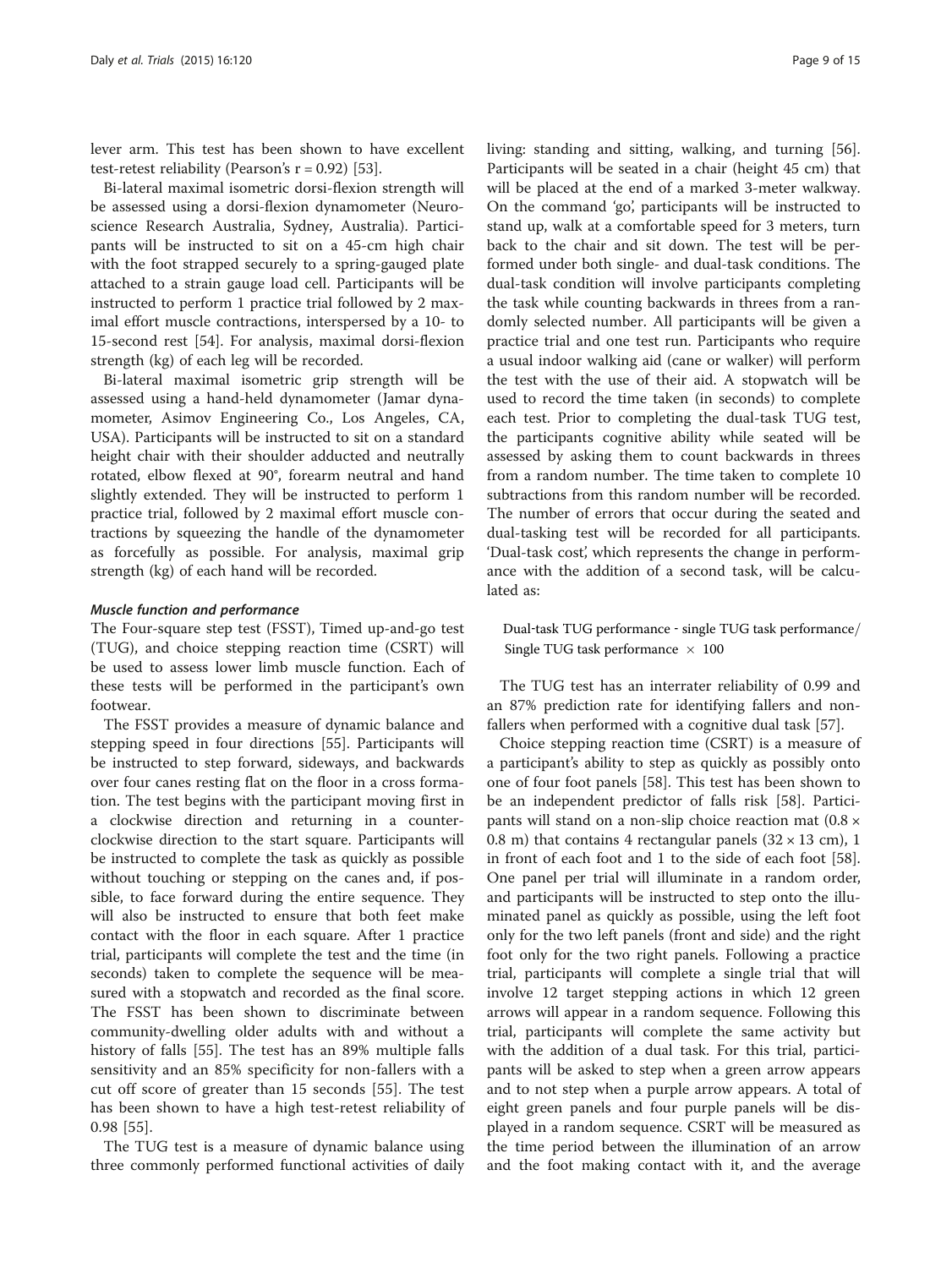reaction time (in ms) will be recorded. In addition, the total time will be subdivided into: 1) the reaction time measured from the illumination of the arrow to movement initiation (lift off), and 2) the movement time measured from movement initiation to foot contact with the arrow/mat ('step down').

#### Functional gait

Gait function will be assessed using the ProtoKinetics Zeno system (ZenoMetrics LLC, Peekskill, NY, USA), which comprises a computerised walkway with the ProtoKinetics Movement Analysis Software (PKMAS) programme. The ProtoKinetics Zeno walkway system is a 2-foot wide by 16-foot long mat that contains a 16 level pressure sensing pad with 18,432 pressure sensors arranged in a grid pattern with a spatial resolution of 0.5 cm and a sampling frequency of 120 Hz. Participants will be asked to perform 18 trials on the Zeno system, wearing comfortable footwear, at their preferred walking speed, and with their usual indoor walking aid if required. Three different gait conditions will be assessed: 1) simple walking; 2) walking while counting backwards in 7s from a computerised derived random number between 70 and 99 (cognitive dual task), and 3) walking while carrying a tray whilst balancing a ball in a target (motor dual task). For the cognitive and motor dual task, the number of errors in counting backwards and the number of times the ball deviates from the centre of the target will be recorded. Motor dual-task trials will not be completed by those participants requiring an indoor walking aid. For each walking trial, all participants will start standing 1 m behind the walkway, and on the command 'go' they will walk the length of the Zeno mat to a cone that will be placed 1 m past the end of the walkway. All participants will be given standardised verbal instruction followed by one practice trial for each walking condition. Participants will not be given any instruction to prioritise attention to either the dual task or walking. The following gait parameters will be calculated using the mean of the three trials: gait velocity (m/s), cadence (steps/minute), step length (cm), double support time (seconds) and stride width (cm). 'Dual-task cost', which represents the change in performance with the addition of a second task, will be calculated as:

Dual-task - single-task walking/Single-task walking  $\times$  100

In addition, we will quantify each participant's cognitive and motor ability whilst not undertaking a secondary task. Each participant will be asked to count backwards aloud by 7s while standing still. Once ten subtractions have been completed, the time taken and the number of errors will be recorded. Similarly, each participant will be asked to balance the ball in the centre of the tray for 20 seconds while standing still. The number of times the balls deviates from the centre of the target will be recorded. The order of the single and dualtask conditions will be randomised across participants.

#### Instrumental Activities of Daily Living (IADL)

Instrumental Activities of Daily Living (IADL) will be assessed using the Lawton IADL questionnaire [\[59](#page-14-0)], which is widely used to assess independent living skills. The tester rates the participant across eight functional abilities, including use of the telephone, shopping, food preparation, housekeeping, laundry, mode of transport, taking medications and handling finances. Participants are scored according to their highest level of functioning for each category. A summary score ranges from 0 (low function, dependent) to 8 (high function, independent).

#### Health-related quality of life (HR-QoL)

The Short Form 36 version 2 (SF-36 v2) questionnaire will be used to measure health-related quality of life (HR-QoL) [[60\]](#page-14-0). The SF-36 v2 questionnaire consists of 36 items that cover 8 domains of HR-QoL: Physical functioning, Role-Physical, Bodily pain, General health, Vitality, Social functioning, Role-Emotional and Mental health [[60\]](#page-14-0). The SF-36 survey has been established as valid and reliable in both interview and survey formats, and shows high reliability ( $\alpha = 0.77$  to 0.92) in people aged 65 years and older [\[61,62](#page-14-0)]. The scores for the SF-36 were originally based on a 0 to 100 scale, with higher scores indicating a better quality of life. However, this study will report Australian norm-based scores according to previously published guidelines [[63\]](#page-14-0). The use of norm-based weights gives each domain score a mean of 50 and a standard deviation (SD) of 10, allowing change in scores to be assessed on a comparable scale. Basing the weights on Australian data (from the 2004 South Australian Health Omnibus Survey) [[63\]](#page-14-0) helps to account for cultural differences between populations in the way in which health and QoL are viewed [\[63\]](#page-14-0). Summary measures of the physical and mental components of the survey will also be calculated based on a factor analysis of the 8 domains among participants in the 2004 South Australian Health Omnibus Survey, yielding two separate overall summary scores: the physical component summary (PCS) and the mental component summary (MCS) scores.

Participants will also be asked to complete the Assessment of Quality of Life - 6D scale (AQoL-6D) questionnaire, which is a 20-item self-report instrument that considers six dimensions of health, including independent living, relationships, mental health, coping, pain and senses [\[64](#page-14-0)].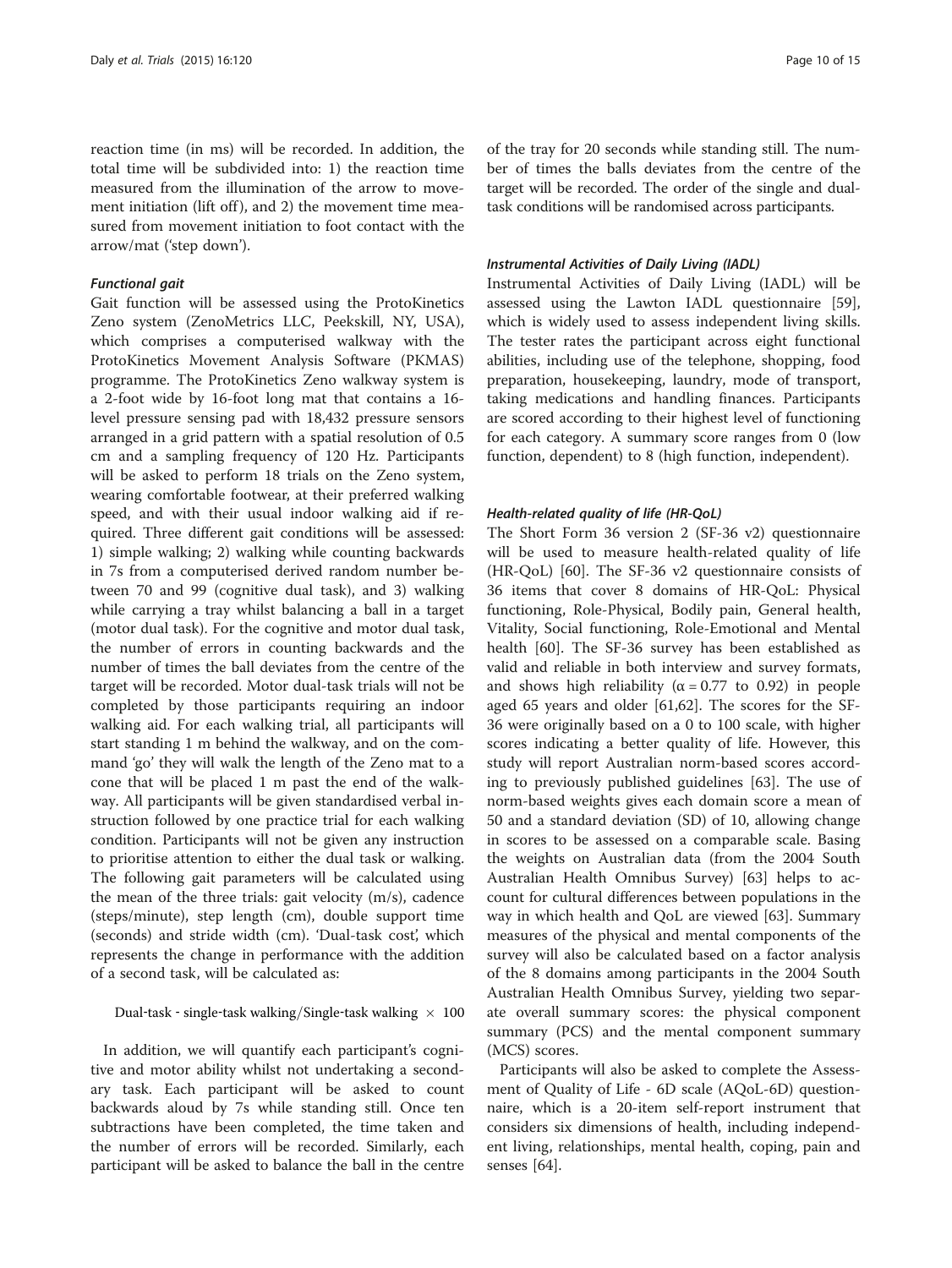#### Cognitive function

The CogState Brief Battery computerised test [\(http://](http://cogstate.com/) [cogstate.com/](http://cogstate.com/)) will be used to assess cognitive function. More specific details about these tests have been described previously [[65,66](#page-14-0)]. Briefly, the tests have been designed to be easily administered and repeatable without eliciting practice or learned effects, and have been shown to provide sensitive and valid measurement for a range of different cognitive functions [\[65,66](#page-14-0)]. The battery of five tests that will be used for this study include: Groton maze learning test (measure of executive function and spatial problem solving), the Detection task (psychomotor function and speed of processing), the Identification task (visual attention and choice reaction time), One Card Learning task (visual learning with a pattern separation model) and the One Back task (working memory/attention).

#### Falls efficacy

Falls efficacy will be measured using the 16-item Falls Efficacy Scale-International (FES-I) version questionnaire [\[67](#page-14-0)], which is a tool for measuring the level of concern about falling during social and physical activities indoors and outdoors on a 4-point Likert scale  $(1 = not$ at all concerned to  $4 = \text{very concerned}$ .

### Additional measures

#### Anthropometry and body composition

Height will be measured with a standardised portable stadiometer to the nearest 0.1 cm. Body mass will be measured to the nearest 0.1 kg. Body composition will be assessed using a whole body bioelectrical impedance (BIA) segmental body composition scales (TANITA BC-418, Tanita, Tokyo, Japan). This is a single-frequency (50Hz) BIA device that uses 8 polar electrodes that can provide a measure of whole body and segmental (arms and legs) fat mass (FM) and fat-free mass (FFM). An algorithm incorporating impedance, age and height will be used to estimate percentage fat mass. To standardise the measurement of weight and body composition, participants will be instructed to refrain from eating a meal 1 to 2 hours prior to the testing and to ensure normal hydration status. Participants will be measured wearing light clothing, standing erect and barefoot on the analyser's footpads.

# Lifestyle and medical history

A lifestyle questionnaire will be used to obtain detailed information on the participant's ethnic and education background, employment history/status, medical history, previous history of any falls and fractures, family history of osteoporosis, current medication and dietary supplement use, smoking status, weekly television viewing and sitting time, and sun exposure habits.

#### **Diet**

Dietary intake will be assessed at each testing assessment using the Dietary Questionnaire for Epidemiological Studies Version 2 (DQES v2), a modification of the Cancer Council Food Frequency Questionnaire (FFQ) [[68\]](#page-14-0). The DQES v2 covers 5 main types of dietary intake: 1) cereal foods, sweets and snacks; 2) dairy products, meats and fish; 3) fruit, 4) vegetables and 5) alcoholic beverages, incorporating 80 items. The DQES v2 is designed to be self-administered to determine the usual eating habits of the participants over the past 12 months at baseline. Participants will be instructed to record how often they ate each food listed on average over each time period. All questionnaires will be checked by the researchers for completeness. The performance of the Cancer Council FFQ has been evaluated in studies comparing the results of the questionnaire with those from weighed food records showing good agreement between methods [[69\]](#page-14-0).

#### Habitual physical activity

Total leisure and recreational physical activity will be assessed using the Community Healthy Activities Model Programme for Seniors (CHAMPS) questionnaire. This questionnaire has been designed for use in older adults and has been shown to be reliable, valid and sensitive to the changes in physical activity behaviour [[70\]](#page-14-0). At each assessment, participants will record their weekly frequency and duration of participation in a 'typical week' of the preceding 4 weeks. The results will be reported as estimated kilojoules per week spent in moderate- to high-intensity activities.

#### Exercise compliance

Compliance with the exercise programme will be assessed by attendance at the supervised exercise sessions and completion of personal exercise cards that will be completed by the participants and checked by the trainers after each session.

#### Adverse events

All adverse events will be self-reported by the participant at 3, 6, 12 and 18 months and assessed by the research staff for seriousness, expectedness and causality following the guidelines recommended by the National Institute for Ageing (NIA) [\(http://www.nia.nih.gov/research/dgcg/clin](http://www.nia.nih.gov/research/dgcg/clinical-research-study-investigators-toolbox/adverse-events)[ical-research-study-investigators-toolbox/adverse-events](http://www.nia.nih.gov/research/dgcg/clinical-research-study-investigators-toolbox/adverse-events)).

For this study, an adverse event will be defined as any health-related unfavourable or unintended medical occurrence (sign, symptom, syndrome, illness) that develops or worsens during the period of observation in the trial. Adverse events will be closely monitored until a resolution or stabilisation is achieved, or until it has been shown that the study intervention is not the cause of the injury.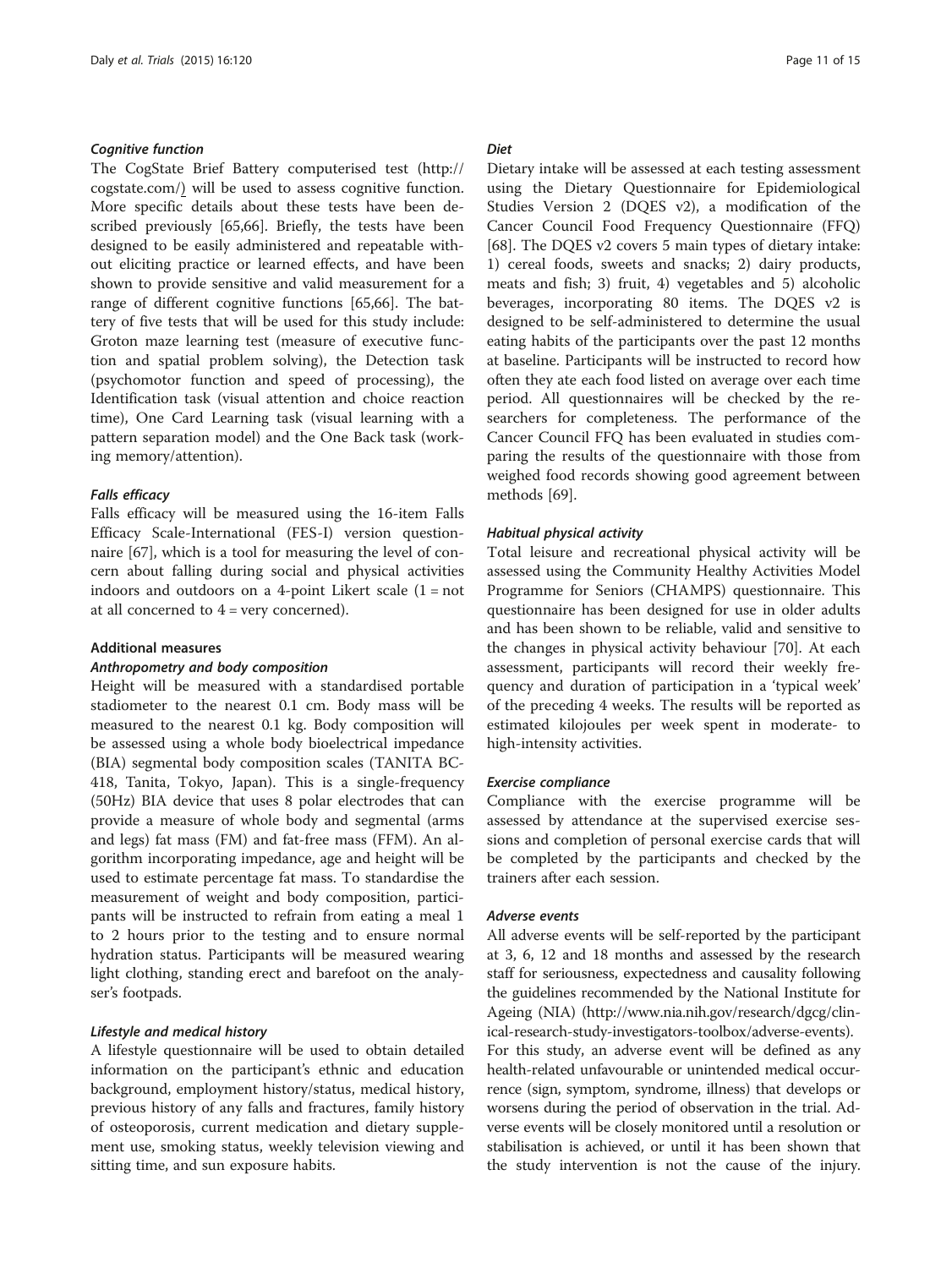Participants will be asked to contact the research staff immediately in the event of a serious adverse event. Any adverse event sustained during the exercise programme will be recorded by the trainers and immediately reported to the research staff. The chief investigator will be informed and shall determine the seriousness and causality in conjunction with any medical staff treating the event. A serious adverse event that is deemed related to or suspected to be related to the exercise intervention will be reported to the ethics committee.

#### Cost-effectiveness analysis (CEA)

The CEA will be used to determine the monetary treatment costs of implementing the exercise programme and cost of outcomes (for example, falls and their consequences). The results will provide an incremental cost per fall averted for the DT-FPT and 'step down' programme. The incremental cost-effectiveness ratio (ICER) is the ratio of the incremental difference in treatment cost to the cost-saving (fewer falls). The ICER will be used in future decision-making on the allocation of resources, which maximises the health effects for a given amount of resources. The following measures will be collected: 1) the costs of implementing the programme (for example, staff costs, training, vehicle costs, capital costs and consumables), and 2) costs of health services (for example, directly related to a fall including inpatient hospital admissions, emergency department presentations and other health and community service contact) derived from the monthly calendars. The results will be expressed as the incremental cost (dollars) per fall averted among those randomised to the DT-FPT and 'step down' programme versus usual care. Researchrelated costs will not be included in the CEA.

#### Sample size

Based on previous research in Australia [[71-73](#page-14-0)], we anticipate that approximately 45% of the usual care control group will experience a fall throughout the study. To detect a 40% reduction in the rate of falls (for example, from 45% to 27%) in the DT-FPT group, we estimate that we will require 118 participants per group (2-tailed,  $P < 0.05$  and power of 0.8). This allows for a 15% loss to follow-up due to death or withdrawal from the study. To account for cluster randomisation, we will assume a conservative intra-cluster correlation coefficient of 0.01 [\[74](#page-14-0)], giving a design effect of 1.19, assuming approximately 15 to 20 participants are recruited per village. This gives a sample size of 140 per group (280 participants from approximately 15 villages). This sample size will also provide sufficient power (0.9, 2-tailed,  $P < 0.05$ ) to detect significant and clinically meaningful differences in many of the secondary outcome measures. Previous research has shown that 6 months of high-velocity resistance

training in older adults can result in a 50% increase in peak muscle power (SD 18%) [[20\]](#page-13-0). This mode of training has also resulted in a reduction in chair rise time of approximately 11% (SD 12%) and stair climbing time of approximately 7% (SD 10%) [[20](#page-13-0),[21](#page-13-0)]. For the usual care control group, we estimate a mean change of 0 (SD 10%). Thus, to achieve 90% power at  $P < 0.05$  (2-tailed), we estimate that 46 participants per group would be required to demonstrate between group differences of this magnitude in these measures. We will also have sufficient numbers to detect the smallest clinically significant differences in other measures of function and the SF-36. Perera *et al.* [[75](#page-14-0)] calculated that a small meaningful change (difference) in function is around 5% (0.05 m/s gait speed) and a substantial change is around 10% (0.10 m/s gait speed). Since we will recruit a cohort at increased risk of falling, we anticipate greater changes based on previous work in healthy community-dwelling older adults (gait speed +7%, chair rise +13%) [\[21](#page-13-0)]. We estimate that 32 to 42 participants per group will be needed for a statistical power of 0.9 (2-tailed,  $P < 0.05$ ) to detect differences between the groups of 14 to 25% in gait speed and chair rising time. Using data from a pilot study on dual-task stepping exercise [[45](#page-13-0)], we estimate that we will need 48 participants per group to detect a 20% difference (SD 25%) in dual-task cost at 90% power (2-tailed,  $P < 0.05$ ). For the sub-scales of the SF-36, we anticipate a change of 10 points in the  $DT + FPT$  groups with a small age-related change (decrease) in the controls. In various patient groups a 5 to 10% change is regarded as the minimal important difference. We note that the effects of resistance training on SF-36 are mixed, but differences of 15 to 52 points for the various sub-scales have been reported [\[76](#page-14-0)].

#### Statistical methods

Primary analyses will be conducted on an intentionto-treat basis using STATA statistical software release (STATA, College Station, TX, USA). Per protocol analysis will also be performed by including all participants who are at least 80% compliant to the exercise (as measured by the number of exercise sessions attended). Initially, descriptive statistics will be computed to compare the intervention and control groups on background variables and baseline measures. Imbalances on prognostic factors between the groups will be adjusted for during analyses. Calculation of QoL scores (SF-36 v2, AQol-6D) will utilise published 'weightings' most relevant to this population. Baseline measures and changes in outcome variables over the study period for each study arm will be presented as means  $(\pm SD)$  with 95% confidence intervals. The effect of the intervention on the primary outcome variables will be assessed using negative binomial regression, to account for the non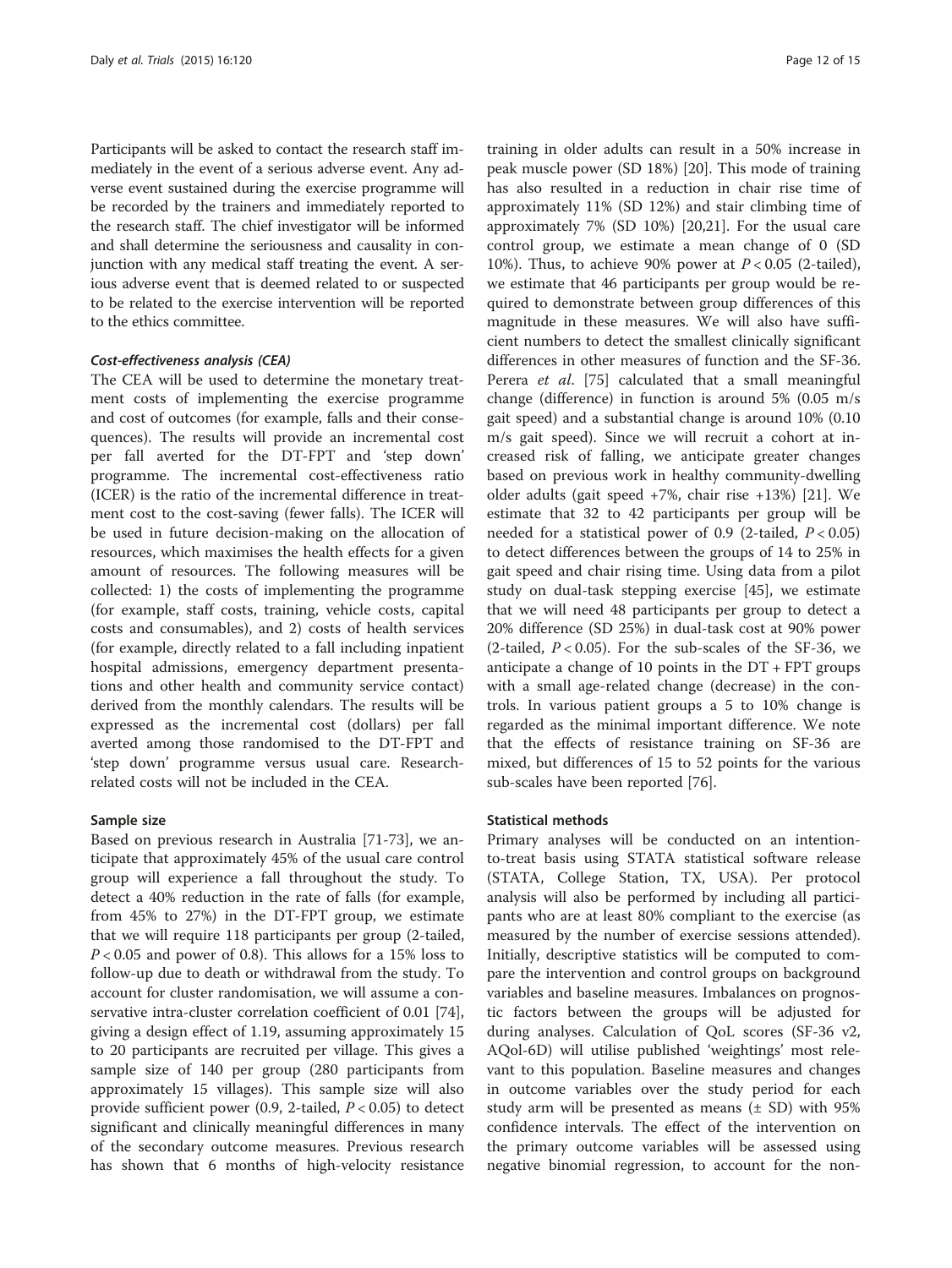independence of multiple events for the same participants and to allow for over-dispersion [[77\]](#page-14-0). To account for clustering, the negative binomial regression analysis will be carried out using the generalised linear mixed modelling approach, with observations clustered within retirement villages; village will be modelled as a random effect. Differences between the intervention and control groups on the secondary outcome measures will be examined using linear mixed models with assessment times clustered within individuals and individuals clustered within villages. Village and, where appropriate (as determined by the likelihood ratio tests) individuals, will be modelled as random effects. The secondary outcome variables will be checked for normality prior to analysis and transformed appropriately if necessary. For both primary and secondary outcomes, random effects will be computed utilising robust standard errors. For all outcomes, primary analyses will compare unadjusted differences between the study groups at each follow-up. Supplementary adjusted analyses, with adjustment for potential covariates (baseline values of relevant outcome, age, sex, use of medication, chronic conditions, falls history and other background variables that show imbalances between the intervention and control groups) will also be conducted.

Missing data: where possible, we will obtain endpoint measures from all withdrawals and include all randomised subjects in the final analysis. For participants who are lost to follow- up, missing data will be handled with multiple imputation. As this approach makes an untestable assumption that data are missing at random (that is, missing data can be predicted from the observed data) [\[77\]](#page-14-0), we will perform sensitivity analysis to evaluate the effect of potential non-random attrition [[78\]](#page-14-0). Sensitivity analyses will employ simulation and will test a range of scenarios assuming plausible arm-specific differences in outcomes for individuals who were lost to follow-up [[79\]](#page-14-0).

## **Discussion**

Many falls in older people result from an inability to generate sufficient lower limb muscle power to produce an explosive and rapid movement to step quickly when balance is lost. This is confounded further when simultaneously performing concurrent attention-demanding tasks ('dual-task' paradigm), such as talking while walking or negotiating traffic or obstacles. Despite the clinical relevance of muscle power and dual-tasking to 'real life' situations, no studies have examined the efficacy of either approach for preventing falls in a large-scale randomised controlled trial. We expect that the results from this trial will guide the development and implementation of future community-based falls prevention programmes that specifically focus on optimising muscle power and

function and reducing falls risk under 'real-life' conditions in older adults at risk of falling. If successful, the pragmatic design of the exercise intervention programme could be easily adopted to routine practice. The successful delivery of the intervention within retirement villages is also critical as it overcomes common barriers to exercise participation for older people. Furthermore, the 'step down' programme will provide important new information about the efficacy of a less intensive maintenance programme for reducing the risk of falls over an extended period in community-dwelling older adults.

# Trial status

Recruitment is currently underway and a number of participants have commenced the study.

#### Abbreviations

1-RM: 1-repetition maximum strength; ADL: Activities of daily living; AEP: Accredited exercise physiologist; AQoL-6D: Assessment of quality of life - 6D scale; BIA: Bioelectrical impedance; CEA: Cost-effectiveness analysis; CHAMPS: Community healthy activities model programme for seniors; CSRT: Choice stepping reaction time; DT-FPT: Dual-task functional power training; DQES v2: Dietary questionnaire for epidemiological studies version 2; ESSA: Exercise and sports science Australia; FES-I: Falls efficacy scale-international; FM: Fat mass; FFM: Fat-free mass; FFQ: Food frequency questionnaire; FSST: Four-square step test; HR-QoL: Health-related quality of life; HV-PRT: High-velocity progressive resistance training; IADL: Instrumental activities of daily living; ICD-10: International classification of diseases, 10th edition; ICER: Incremental cost-effectiveness ratio; MCS: Mental component summary score; NHMRC: National health and medical research council; NIA: National institute for ageing; PCS: Physical component summary score; PKMAS: ProtoKinetics movement analysis software; PRT: Progressive resistance training; QoL: Quality of life; SF-36 v2: Short form 36 version 2; STS: Sit-to-stand test; TUG: Timed up-and-go test.

#### Competing interests

The authors declare that they have no competing interests.

#### Authors' contributions

RMD originated the idea for the study and will supervise the project. RMD, CAN, DRT, KS, KDH, and DK were co-investigators of the successful funding proposal. RLD will act as trial coordinator and will be responsible for the data acquisition. RMD and RLD wrote the manuscript and JT, TR, CAN, DRT, KS, KDH, DK and LB reviewed draft versions. All authors have read and approved the final version.

#### Acknowledgements

This project is funded by a grant from the National Health and Medical Research Council (NMMRC) Project (APP1046267).

#### Author details

<sup>1</sup> Centre for Physical Activity and Nutrition Research, School of Exercise and Nutrition Sciences, Deakin University, Burwood, Victoria, Australia. <sup>2</sup>School of Medicine, University of Wollongong, Wollongong, New South Wales, Australia. <sup>3</sup> School of Human Movement Studies, University of Queensland Brisbane, Queensland, Australia. <sup>4</sup>Edith Cowan University Health and Wellness Institute, Joondalup, Western Australia, Australia. <sup>5</sup>North West Academic Centre, Department of Medicine, University of Melbourne, Sunshine Hospital, St Albans, Victoria, Australia. <sup>6</sup>Institute for Health and Ageing, Australian Catholic University, Melbourne, Australia. <sup>7</sup>School of Physiotherapy and Exercise Science, Curtin University, Perth, Western Australia, Australia.

#### Received: 21 January 2015 Accepted: 13 March 2015 Published online: 27 March 2015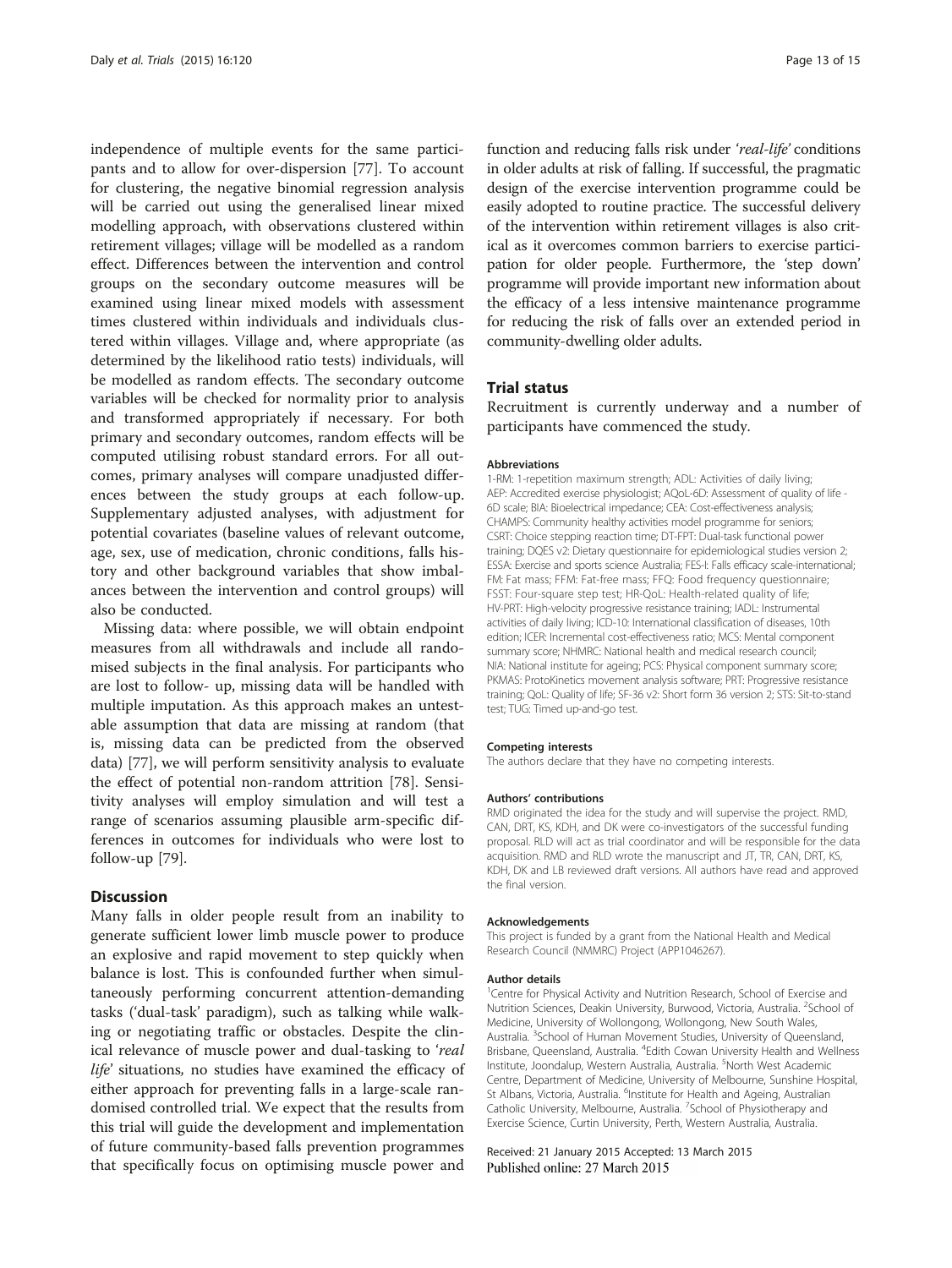- <span id="page-13-0"></span>1. Close JC, Lord SL, Menz HB, Sherrington C. What is the role of falls? Best Pract Res Clin Rheumatol. 2005;19(6):913–35.
- Tinetti ME, Williams CS. Falls, injuries due to falls, and the risk of admission to a nursing home. N Engl J Med. 1997;337(18):1279–84.
- 3. McKenna K, Harrison JE. Hospital separations due to injury and poisoning, Australia 2008–09. In: Injury research and statistics series number 65 catalogue number INJCAT 141. Canberra: Australian Institute of Health and Welfare (AIHW); 2012.
- 4. Moller J. Projected costs of fall related injury to older persons due to demographic change in Australia. Canberra: Commonwealth Department of Health and Ageing; 2003.
- Bassey EJ, Fiatarone MA, O'Neill EF, Kelly M, Evans WJ, Lipsitz LA. Leg extensor power and functional performance in very old men and women. Clin Sci (Lond). 1992;82(3):321–7.
- 6. Skelton DA, Kennedy J, Rutherford OM. Explosive power and asymmetry in leg muscle function in frequent fallers and non-fallers aged over 65. Age Ageing. 2002;31(2):119–25.
- 7. Reid KF, Fielding RA. Skeletal muscle power: a critical determinant of physical functioning in older adults. Exerc Sport Sci Rev. 2012;40(1):4–12.
- Bean JF, Kiely DK, Herman S, Leveille SG, Mizer K, Frontera WR, et al. The relationship between leg power and physical performance in mobility-limited older people. J Am Geriatr Soc. 2002;50(3):461–7.
- Maki BE, McIlroy WE. Control of rapid limb movements for balance recovery: age-related changes and implications for fall prevention. Age Ageing. 2006;35 Suppl 2:ii12–8.
- 10. Bean JF, Leveille SG, Kiely DK, Bandinelli S, Guralnik JM, Ferrucci L. A comparison of leg power and leg strength within the InCHIANTI study: which influences mobility more? J Gerontol A Biol Sci Med Sci. 2003;58(8):728–33.
- 11. Bean JF, Kiely DK, LaRose S, Goldstein R, Frontera WR, Leveille SG. Are changes in leg power responsible for clinically meaningful improvements in mobility in older adults? J Am Geriatr Soc. 2010;58(12):2363–8.
- 12. Sherrington C, Tiedemann A, Fairhall N, Close JC, Lord SR. Exercise to prevent falls in older adults: an updated meta-analysis and best practice recommendations. N S W Public Health Bull. 2011;22(3–4):78–83.
- 13. Li W, Keegan TH, Sternfeld B, Sidney S, Quesenberry Jr CP, Kelsey JL. Outdoor falls among middle-aged and older adults: a neglected public health problem. Am J Public Health. 2006;96(7):1192–200.
- 14. Latham NK, Bennett DA, Stretton CM, Anderson CS. Systematic review of progressive resistance strength training in older adults. J Gerontol A Biol Sci Med Sci. 2004;59(1):48–61.
- 15. Aagaard P, Simonsen EB, Andersen JL, Magnusson P, Dyhre-Poulsen P. Increased rate of force development and neural drive of skeletal muscle following resistance training. J Appl Physiol. 2002;93(4):1318–26.
- 16. Bean JF, Herman S, Kiely DK, Frey IC, Leveille SG, Fielding RA, et al. Increased Velocity Exercise Specific to Task (InVEST) training: a pilot study exploring effects on leg power, balance, and mobility in community-dwelling older women. J Am Geriatr Soc. 2004;52(5):799–804.
- 17. Bottaro M, Machado SN, Nogueira W, Scales R, Veloso J. Effect of high versus low-velocity resistance training on muscular fitness and functional performance in older men. Eur J Applied Physiol. 2007;99(3):257–64.
- 18. de Vos NJ, Singh NA, Ross DA, Stavrinos TM, Orr R, Fiatarone Singh MA. Effect of power-training intensity on the contribution of force and velocity to peak power in older adults. J Aging Phys Act. 2008;16(4):393–407.
- 19. Fielding RA, LeBrasseur NK, Cuoco A, Bean J, Mizer K, Fiatarone Singh MA. High-velocity resistance training increases skeletal muscle peak power in older women. J Am Geriatr Soc. 2002;50(4):655–62.
- 20. Henwood TR, Riek S, Taaffe DR. Strength versus muscle power-specific resistance training in community-dwelling older adults. J Gerontol A Biol Sci Med Sci. 2008;63(1):83–91.
- 21. Henwood TR, Taaffe DR. Improved physical performance in older adults undertaking a short-term programme of high-velocity resistance training. Gerontology. 2005;51(2):108–15.
- 22. Miszko TA, Cress ME, Slade JM, Covey CJ, Agrawal SK, Doerr CE. Effect of strength and power training on physical function in community-dwelling older adults. J Gerontol A Biol Sci Med Sci. 2003;58(2):171–5.
- 23. Orr R, de Vos NJ, Singh NA, Ross DA, Stavrinos TM, Fiatarone-Singh MA. Power training improves balance in healthy older adults. J Gerontol A Biol Sci Med Sci. 2006;61(1):78–85.
- 24. Steib S, Schoene D, Pfeifer K. Dose-response relationship of resistance training in older adults: a meta-analysis. Med Sci Sports Exerc. 2010;42(5):902–14.
- 25. Reid KF, Martin KI, Doros G, Clark DJ, Hau C, Patten C, et al. Comparative effects of light or heavy resistance power training for improving lower extremity power and physical performance in mobility-limited older adults. J Gerontol A Biol Sci Med Sci. 2015;70(3):372–8.
- 26. Sayers SP, Gibson K. A comparison of high-speed power training and traditional slow-speed resistance training in older men and women. J Strength Cond Res. 2010;24(12):3369–80.
- 27. Hruda KV, Hicks AL, McCartney N. Training for muscle power in older adults: effects on functional abilities. Can J Appl Physiol. 2003;28(2):178–89.
- 28. Berg WP, Alessio HM, Mills EM, Tong C. Circumstances and consequences of falls in independent community-dwelling older adults. Age Ageing. 1997;26(4):261–8.
- 29. Bloem BR, Valkenburg VV, Slabbekoorn M, Willemsen MD. The Multiple Tasks Test: development and normal strategies. Gait Posture. 2001;14(3):191–202.
- 30. Chan RC, Shum D, Toulopoulou T, Chen EY. Assessment of executive functions: review of instruments and identification of critical issues. Arch Clin Neuropsychol. 2008;23(2):201–16.
- 31. Woollacott M, Shumway-Cook A. Attention and the control of posture and gait: a review of an emerging area of research. Gait Posture. 2002;16(1):1–14.
- 32. Yogev-Seligmann G, Hausdorff JM, Giladi N. The role of executive function and attention in gait. Mov Disord. 2008;23(3):329–42.
- 33. Chen HC, Schultz AB, Ashton-Miller JA, Giordani B, Alexander NB, Guire KE. Stepping over obstacles: dividing attention impairs performance of old more than young adults. J Gerontol A Biol Sci Med Sci. 1996;51(3):M116–22.
- 34. Melzer I, Benjuya N, Kaplanski J. Age-related changes of postural control: effect of cognitive tasks. Gerontology. 2001;47(4):189–94.
- 35. Melzer I, Liebermann DG, Krasovsky T, Oddsson LI. Cognitive load affects lower limb force-time relations during voluntary rapid stepping in healthy old and young adults. J Gerontol A Biol Sci Med Sci. 2010;65(4):400–6.
- 36. Stelmach GE, Zelaznik HN, Lowe D. The influence of aging and attentional demands on recovery from postural instability. Aging. 1990;2(2):155–61.
- 37. Verghese J, Kuslansky G, Holtzer R, Katz M, Xue X, Buschke H, et al. Walking while talking: effect of task prioritization in the elderly. Arch Phys Med Rehabil. 2007;88(1):50–3.
- Hiyamizu M, Morioka S, Shomoto K, Shimada T. Effects of dual task balance training on dual task performance in elderly people: a randomized controlled trial. Clinical Rehabil. 2012;26(1):58–67.
- 39. Silsupadol P, Lugade V, Shumway-Cook A, van Donkelaar P, Chou LS, Mayr U, et al. Training-related changes in dual-task walking performance of elderly persons with balance impairment: a double-blind, randomized controlled trial. Gait Posture. 2009;29(4):634–9.
- 40. Silsupadol P, Shumway-Cook A, Lugade V, van Donkelaar P, Chou LS, Mayr U, et al. Effects of single-task versus dual-task training on balance performance in older adults: a double-blind, randomized controlled trial. Arch Phys Med Rehabil. 2009;90(3):381–7.
- 41. Silsupadol P, Siu KC, Shumway-Cook A, Woollacott MH. Training of balance under single- and dual-task conditions in older adults with balance impairment. Phys Ther. 2006;86(2):269–81.
- 42. Trombetti A, Hars M, Herrmann FR, Kressig RW, Ferrari S, Rizzoli R. Effect of music-based multitask training on gait, balance, and fall risk in elderly people: a randomized controlled trial. Arch Int Med. 2011;171(6):525–33.
- 43. Yamada M, Aoyama T, Hikita Y, Takamura M, Tanaka Y, Kajiwara Y, et al. Effects of a DVD-based seated dual-task stepping exercise on the fall risk factors among community-dwelling elderly adults. Telemed J e health. 2011;17(10):768–72.
- 44. Yamada M, Aoyama T, Tanaka B, Nagai K, Ichihashi N. Seated stepping exercise under a dual-task condition improves ambulatory function with a secondary task: a randomized controlled trial. Aging Clin Exp Res. 2010;23(5–6):386–92.
- 45. Yamada M, Tanaka B, Nagai K, Aoyama T, Ichihashi N. Rhythmic stepping exercise under cognitive conditions improves fall risk factors in community-dwelling older adults: preliminary results of a cluster-randomized controlled trial. Aging Mental Health. 2011;15(5):647–53.
- 46. Salminen M, Vahlberg T, Sihvonen S, Sjosten N, Piirtola M, Isoaho R, et al. Effects of risk-based multifactorial fall prevention on postural balance in the community-dwelling aged: a randomized controlled trial. Arch Gerontol Geriatr. 2009;48(1):22–7.
- 47. Salminen MJ, Vahlberg TJ, Salonoja MT, Aarnio PT, Kivela SL. Effect of a risk-based multifactorial fall prevention program on the incidence of falls. J Am Geriatr Soc. 2009;57(4):612–9.